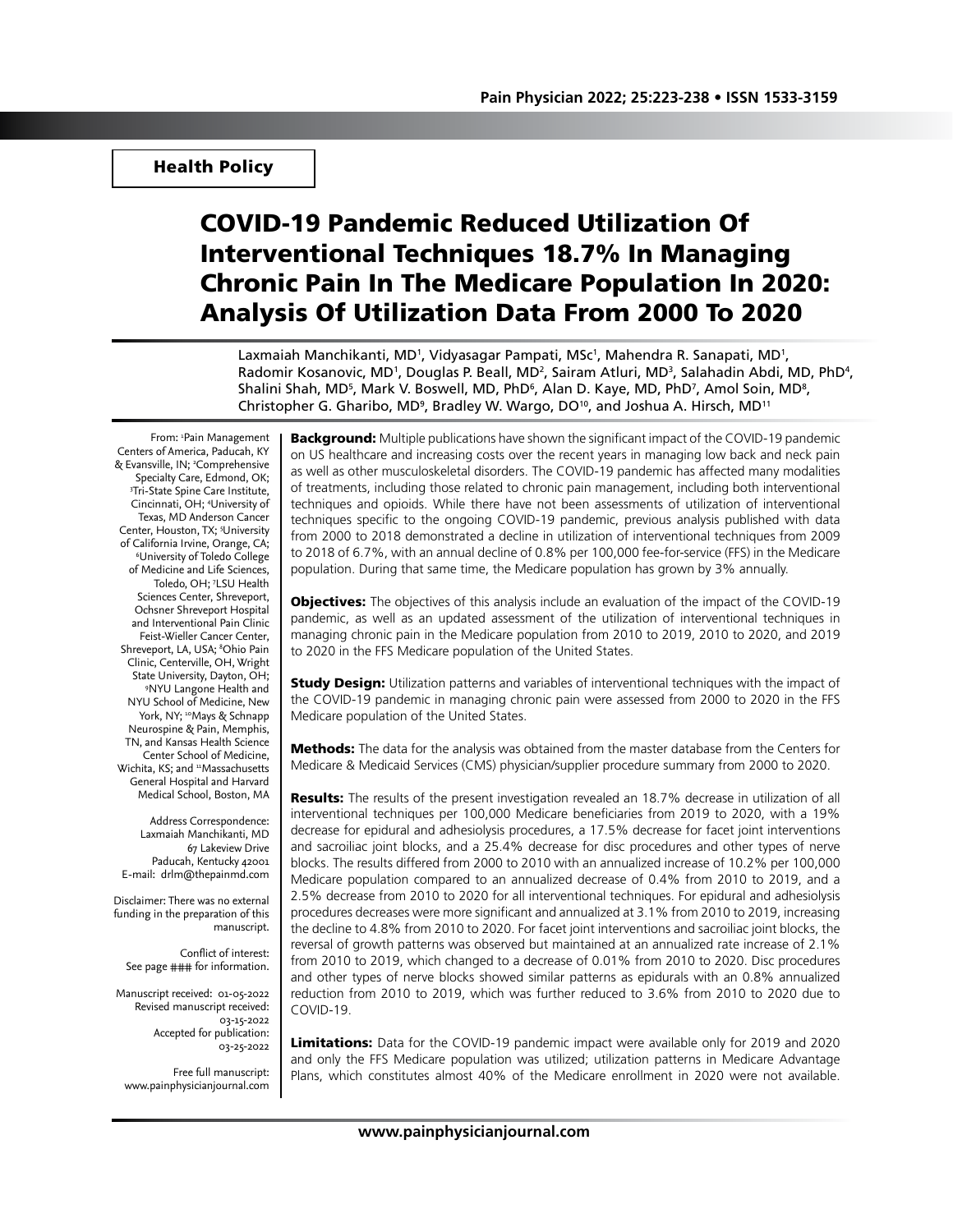Moreover, this analysis shares the limitations present in all retrospective reviews of claims based datasets.

Conclusion: The decline driven by the COVID-19 pandemic was 18.7% from 2019 to 2020. Overall decline in utilization in interventional techniques from 2010 to 2020 was 22.0% per 100,000 Medicare population, with an annual diminution of 2.5%, despite an increase in the population rate of 3.3% annualized (38.9% overall) and Medicare enrollees of 33.4% and 2.9% annually.

Key words: Interventional pain management, chronic spinal pain, interventional techniques, epidural injections, adhesiolysis, facet joint interventions, sacroiliac joint injections, disc procedures, other types of nerve blocks

#### Pain Physician 2022: 25:223-238

**N**ational health care spending in the United States increased 9.7% to reach \$4.1 trillion in 2020 (1). This was an even faster rate than the 4.3% increase seen in 2019 (2). The acceleration in 2020 was related to a 36% increase in federal expenditures for health care that occurred largely in response to the COVID-19 pandemic. At the same time, gross domestic product (GDP) declined 2.2% and the GDP proportion for health care increased 2%, reaching 19.7% compared to 17.7% in 2009. Further, in 2020, there have been significant shifts in the types of coverage, along with a decline in the number of uninsured (2). At the same time, related to the COVID-19 pandemic, there has been a significant decline in services and an increase in provider expenses in 2020 (3-5). In contrast, in 2019, national health care spending increased 4.6%, reaching \$3.8 trillion.

The global pandemic caused major disruptions to the overall economy and to health care with economic shutdowns, increased pandemic-related hospitalizations, resulting in shortages of available medical professionals and personal protective equipment (PPE). In addition, increased disease surveillance, testing and decreasing physician salaries all contributed to major changes in the way health care is being delivered. In the pain world, patients have faced challenges with decreased access and escalating deaths related to the opioid drug epidemic (6-21).

Similar to national health care expenditures increasing to \$4.1 trillion in 2020 (1), US spending on personal and public health care from 1996 to 2016 (22,23) showed the highest spending outlay of \$134.5 billion in 2016 for back and neck pain, with a 53.5% increase from 2013 to \$87.6 billion. Multiple changes have also been made in the delivery of health care with increasing regulations and oversight in the United States. These changes ultimately resulted in declining utilization and curtailed access to medically necessary treatments including interventional techniques (24-32).

The COVID-19 pandemic has exacerbated these issues (9,21). Recent studies have shown a significant deceleration of prescription opioid deaths until 2019, with escalation in 2020 (6,7), creasing an opioid paradox with decreasing dosages dispensed (6). Similarly, the majority of the utilization of interventional techniques has been decreasing (24-31), except for a few interventions (32) which showed significant increases.

The utilization patterns of interventional techniques have been well studied with overall increases until 2009 and subsequently, a deceleration of utilization patterns since 2009 (24-31). Spinal cord stimulation techniques, however, have bucked the trend with increasing utilization (32). In fact, the analysis from 2009 to 2018 of utilization patterns showed a decline in utilization of interventional techniques of 6.7%, with an annual decline of 0.8% per 100,000 fee-forservice (FFS) Medicare population. Further, this data also showed a 2.6% annual decrease in the rate of utilization of epidural and adhesiolysis procedures per 100,000 population, and a 1% decrease for disc procedures and other types of nerve blocks, while there was an increase of 0.9% annually for facet joint interventions and sacroiliac joint intraarticular injections. There were also significant decreases in utilization of epidural adhesiolysis procedures, interlaminar epidural injections, and vertebral augmentation procedures (24-31). As an example, utilization patterns of percutaneous adhesiolysis procedures (28) showed a decrease of 69.2%, or an annual decrease of 12Medicare100,000 Medicare population from 2009 to 2018.

There is literature demonstrating the clinical and cost utility of various interventional techniques in the form of randomized controlled trials, systematic reviews, cost utility analysis, and evidence for real-world scenarios (33-65). However, there are discordant opinions and conclusions, with lack of agreement between proponents and opponents of the effectiveness and appropriateness of multiple interventional techniques and that contin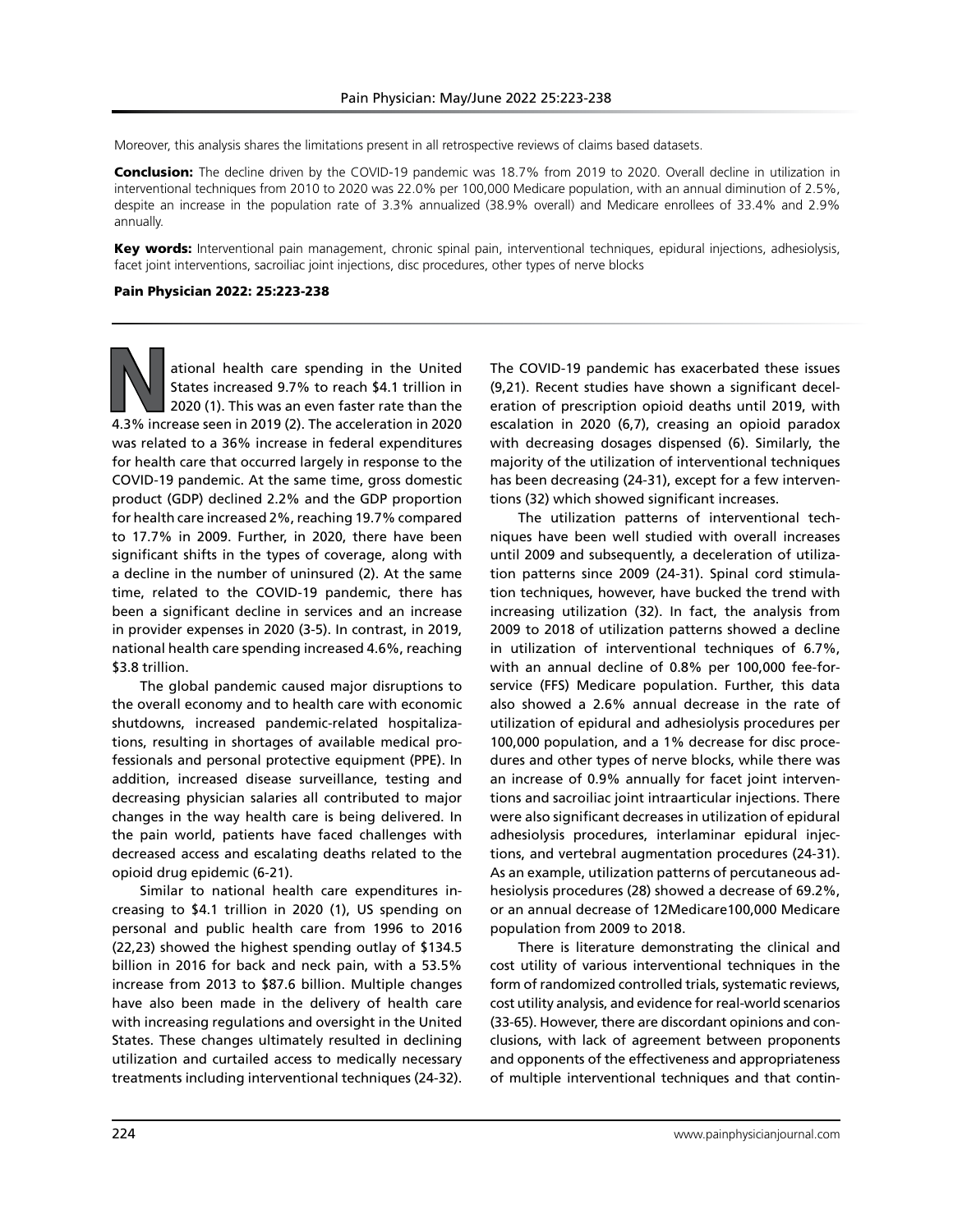ues (37-40,42,51,52). While the opponents cite lack of effectiveness, proponents emphasize inappropriate conclusions as the basis of discordant results. In fact, some authors describe this as an era of inappropriate evidence synthesis and application of these standards to the public in general, based in part on challenges related to confluence of interest (40,51,52).

This retrospective cohort study of the impact of COVID-19 on utilization patterns of interventional techniques and overall utilization from 2000 to 2020 updates previous publications examining the US FFS Medicare population.

# **METHODS**

Strengthening the Reporting of Observational Studies in Epidemiology (STROBE) guidance (66) was utilized in the present investigation. The public use files or non-identifiable data, which is non-attributable and non-confidential, available through the Centers for Medicare & Medicaid Services (CMS) database was utilized (67).

# **STUDY DESIGN**

The study was designed to assess usage or utilization patterns and variables of multiple interventional techniques in managing chronic pain from 2000 to 2020 and assess the impact of the COVID-19 pandemic on utilization in the Medicare FFS population in the United States, with inclusion of the majority of interventional techniques. Excluded procedures included continuous epidurals and neurolytic procedures, trigger point injections, vertebral augmentation procedures, and implantable devices.

# **OBJECTIVES**

Objectives of this assessment are evaluation of the impact of the COVID-19 pandemic on utilization patterns and an updated analysis of utilization patterns of interventional techniques from 2000 to 2020 in the FFS Medicare population.

# **SETTING**

The national database of specialty usage data files from CMS in the FFS Medicare population in the United States (67).

# Participants

All the participants available from the database, which included all of the FFS Medicare recipients whether they were on Medicare due to Social Security disability, Social Security insurance, or retirement from 2000 to 2020.

# Variables

Variables assessed included the usage patterns of various procedures in the Medicare population from 2019 to 2020 to assess the impact of the COVID-19 pandemic and to analyze usage patterns from 2010 to 2019 and 2010 to 2020. In addition, multiple characteristics in reference to the Medicare population and the growth of the Medicare population were also studied.

Historically, most interventional procedures have been performed by physicians represented by the specialties of interventional pain management (-09), pain medicine (-72), anesthesiology (-05), physical medicine and rehabilitation (-25), neurology (-13), and psychiatry (-26). A multitude of other specialties also perform interventional procedures infrequently. Based on Medicare designations, orthopedic surgery (-20), general surgery (-17), and neurosurgery (-14) are grouped as a surgical group; diagnostic radiology (-30), and interventional radiology (-94) as radiological group; all other physicians as a separate group; and all other providers were considered as other providers.

The current procedural terminology procedure codes for interventional techniques utilized were those in effect during 2000 to 2020 as follows:

- Epidural and adhesiolysis procedures (CPT 62280, 62281, 62282, 62310, 62320-new, 62321-new, 62311, 62322-new, 62323-new, 64479, 64480, 64483, 64484, 62263, 62264)
- Facet joint interventions and sacroiliac joint blocks (CPT 64451 (from 2020) , 64470, 64472, 64475, 64476, 64490, 64491- new, 64492-new, 64493 new, 64494-new, 64495- new, 64622, 64623, 64625 (from 2020), 64626, 64627, 64633-new, 64634-new, 64635-new, 64636-new, 27096)
- Discography and disc decompression (CPT 62290, 62291, 62287)
- Other types of nerve blocks (CPT 64400, 64402, 64405, 64408, 64410, 64412, 64413, 64417, 64420, 64421, 64425, 64430, 64445, 64454 (from 2020), 64505, 64510, 64520, 64530, 64600, 64605, 64610, 64613, 64620, 64624 (from 2020), 64630, 64640, 64680).

The data were also assessed based on the place of service – facility (ambulatory surgery center or hospital outpatient department) or non-facility (office).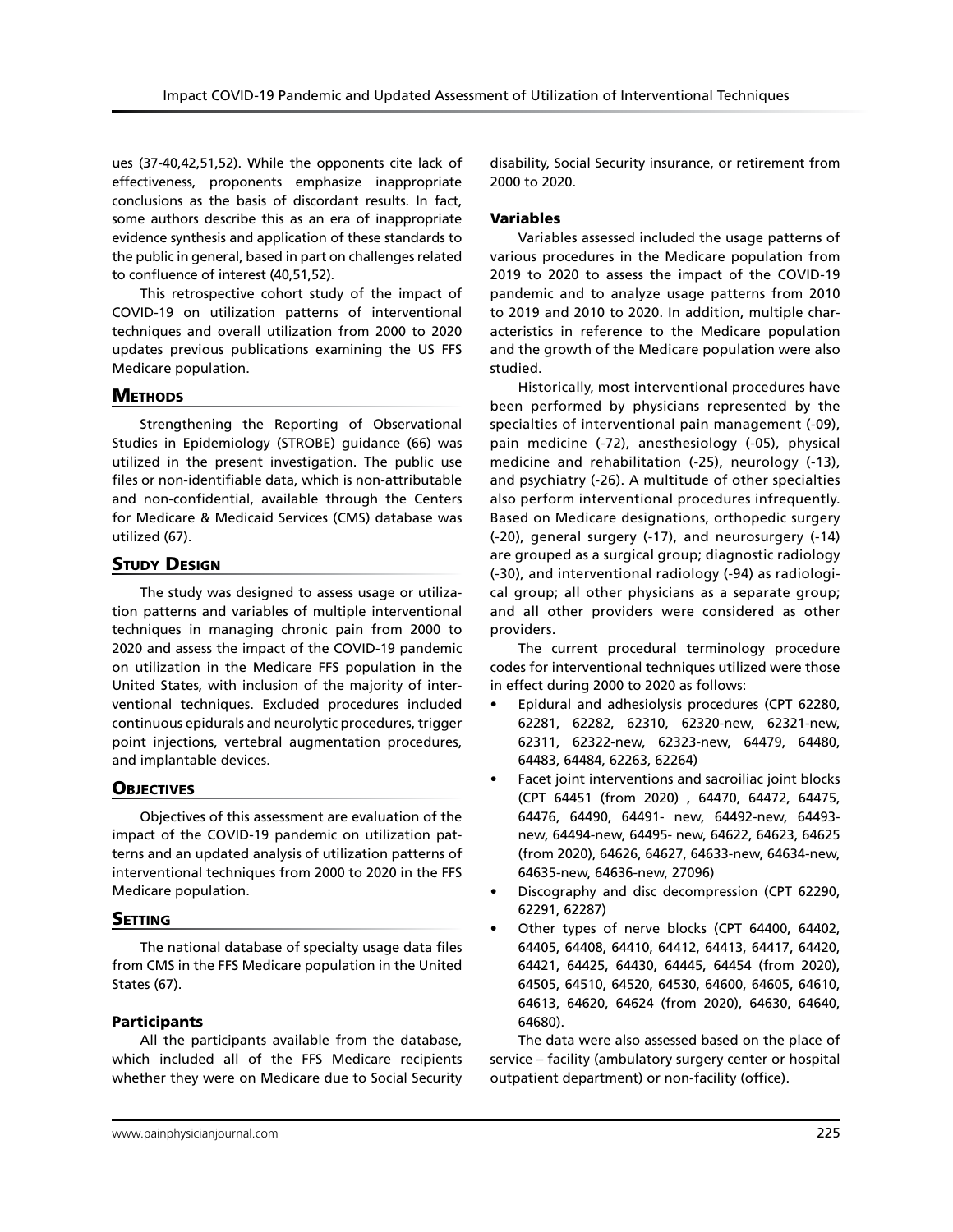#### Data Sources

All the analyzed data were obtained from the CMS Physician/Supplier Procedure Summary Master Data from 2000 to 2020 (67). These data included all FFS Medicare participants below the age of 65 and above the age of 65 receiving interventional techniques irrespective of the type of disability.

#### Measures

The CMS 100% dataset consists of procedure codes (primary procedure, add-on, and bilateral), specialty codes, place of service, total services, and allowed and denied services. The usage pattern analysis included all allowed services configured by taking services submitted minus services denied and any services with zero payments and excluding type of service code equal 8 or F. Allowed services were assessed for each procedure, and rates were calculated based on Medicare beneficiaries for the corresponding year and are reported as procedures per 100,000 Medicare beneficiaries.

#### Bias

The data was purchased from CMS by the American Society of Interventional Pain Physicians (ASIPP). The study was conducted with the internal resources of the primary authors' practice without external funding or grants, either from industry or elsewhere.

#### Study Size

The study size is large with the inclusion of all patients under Medicare FFS undergoing interventional procedures in all settings for all regions in the United States for chronic spinal pain from 2000 to 2020.

#### Data Compilation

The data were compiled using Microsoft Access 2020 and Microsoft Excel 2020 (Microsoft Corporation, Redmond, WA).

#### **RESULTS**

#### Participants

Participants in this assessment included all FFS Medicare recipients from 2000, 2010 to 2020.

## Descriptive Data of Population Characteristics

As shown in Table 1, from 2010 to 2020, the US population older than 65 years of age increased 38.9% at an annual growth rate of 3.3%, compared to the total US population of 7.2% at an annual growth rate of 0.7% from 2010 to 2020. The US population grew at an annual rate of 0.9% from 2000 to 2010, compared to 0.7% from 2010 to 2020. In contrast, those aged 65 or older grew at an annual rate of 1.4% from 2000 to 2010, compared to 3.3% from 2010 to 2020. The number of individuals participating in Medicare grew at an annual rate of 2.3%, 1.7%, and 2.9% from 2000 to 2020, 2000 to 2010, and 2010 to 2020 respectively.

The rate of interventional pain management services per 100,000 individuals of the Medicare population declined from 2010 to 2019 at an annual rate of 0.4%, whereas, from 2010 to 2020, the decrease was 2.5%, with a decrease from 2019 to 2020 of 18.7%. In contrast, an annual growth rate of 10.2% was reported from 2000 to 2010. Figure 1 shows a comparative analysis of the annual growth of Medicare participants, utilization of interventional pain management services, and rate (per 100,000 Medicare population).

#### Utilization Characteristics

Table 2 and Figs. 2 to 6 show the utilization characteristics of interventional techniques in the FFS Medicare population from 2000 to 2020.

Table 2 and Fig. 2 and 3 show a decline of overall interventional techniques at an annual rate of 18.7% per 100,000 Medicare recipients, with epidural and adhesiolysis procedures declining at 19.0% and17.5% and for facet joint interventions, sacroiliac joint blocks, disc procedures and other types of nerve blocks the decline was 25.4%, from 2019 to 2020.

Further analysis showed rather significant increases from 2000 to 2010 with an annual rate of 8.1% for epidural and adhesiolysis procedures, 14.4% for facet joint interventions and sacroiliac joint blocks, 6.7% for disc procedures and other types of nerve blocks with an overall increase of 10.2% respectively. The data also showed a declining trend from 2010 to 2019 with an annual rate of growth decline of 3.1% for epidural and adhesiolysis procedures, an increase of 2.1% for facet joint interventions and sacroiliac joint blocks, and a decrease of 0.8% for disc procedures and other types of nerve blocks, with an annualized decrease in overall utilization of all interventional techniques included in this analysis of 0.4%. In contrast, with contributions of COVID-19 declines of 17.5% to 20.4%, changes from 2010 to 2020 showed an annualized decrease of 2.5% with epidural and adhesiolysis procedures, facet joint interventions and sacroiliac joint blocks decreasing 0.01%, and disc procedures and other types of nerve blocks decreasing 3.6% annualized. Figure 3 shows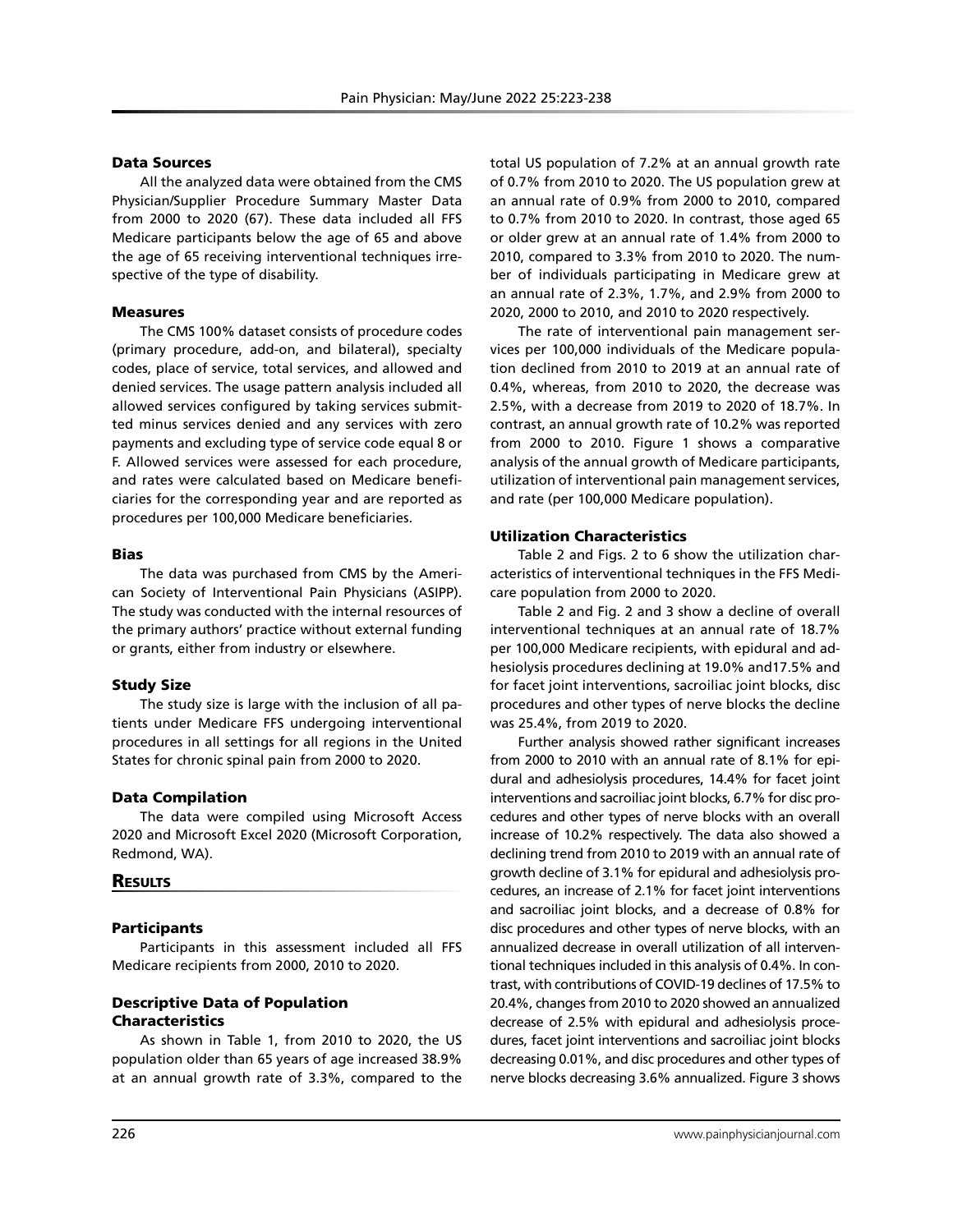|                     |                                       | <b>U.S. Population</b>                | <b>Fee-for-service Medicare Beneficiaries</b>            |                                        |                                   | Utilization of all interventional techniques |              |                                                                                       |          |
|---------------------|---------------------------------------|---------------------------------------|----------------------------------------------------------|----------------------------------------|-----------------------------------|----------------------------------------------|--------------|---------------------------------------------------------------------------------------|----------|
| Year                | <b>Total</b><br>Population<br>(0.000) | $\geq 65$ Years<br>(.000.)<br>Percent | Number of<br>individuals<br>participating<br>in Medicare | $\geq 65$ years<br>(.000)<br>(Percent) | $< 65$ years<br>(.000)<br>Percent | <b>Allowed</b><br><b>Services</b>            | <b>PCFPY</b> | <b>Rate Per</b><br>100,000<br><b>PCFPY</b><br><b>Medicare</b><br><b>Beneficiaries</b> |          |
| Y2000               | 282,172                               | 35,077<br>$(12.40\%)$                 | 39,632<br>$(14.00\%)$                                    | 34,262<br>$(86.50\%)$                  | 5,370<br>$(13.50\%)$              | 1,469,495                                    |              | 3,708                                                                                 |          |
| Y2010               | 308,746                               | 40,268<br>$(13.00\%)$                 | 46,914<br>(15.2%)                                        | 38,991<br>$(83.11\%)$                  | 7,923<br>(16.89%)                 | 4,578,977                                    | $-1.4%$      | 9,760                                                                                 | $-3.8%$  |
| Y2011               | 311,583                               | 41,370<br>(13.28%)                    | 48,300<br>(15.5%)                                        | 40,000<br>(82.82%)                     | 8,300<br>(17.18%)                 | 4,815,673                                    | 5.2%         | 9,970                                                                                 | 2.2%     |
| Y2012               | 313,874                               | 43,144<br>(13.75%)                    | 50,300<br>$(16.0\%)$                                     | 41,900<br>$(83.30\%)$                  | 8,500<br>$(16.90\%)$              | 4,947,974                                    | 2.7%         | 9,837                                                                                 | $-1.3%$  |
| Y2013               | 316,129                               | 44,704<br>(14.14%)                    | 51,900<br>$(16.4\%)$                                     | 43,100<br>$(83.04\%)$                  | 8,800<br>$(16.96\%)$              | 4,932,950                                    | $-0.3%$      | 9,505                                                                                 | $-3.4%$  |
| Y2014               | 318,892                               | 46,179<br>$(14.48\%)$                 | 53,500<br>$(16.8\%)$                                     | 44,600<br>(83.36%)                     | 8,900<br>$(16.64\%)$              | 5,025,904                                    | 1.9%         | 9,394                                                                                 | $-1.2%$  |
| y2015               | 320,897                               | 47,734<br>(14.88%)                    | 54,900<br>$(17.1\%)$                                     | 46,000<br>(83.79%)                     | 9,000<br>(16.39%)                 | 5,243,036                                    | 4.3%         | 9,550                                                                                 | 1.7%     |
| Y2016               | 323,127                               | 49,244<br>(15.24%)                    | 56,500<br>(17.5%)                                        | 47,500<br>(84.07%)                     | 9,000<br>(15.93%)                 | 5,509,306                                    | 5.1%         | 9,751                                                                                 | 2.1%     |
| Y2017               | 326,625                               | 51,055<br>(15.63%)                    | 58,000<br>(17.8%)                                        | 49,200<br>(84.83%)                     | 8,900<br>(15.34%)                 | 5,558,893                                    | 0.9%         | 9,584                                                                                 | $-1.7%$  |
| Y2018               | 327,167                               | 52,423<br>$(16.02\%)$                 | 59,600<br>$(18.2\%)$                                     | 50,800<br>(85.23%)                     | 8,800<br>(14.77%)                 | 5,639,608                                    | 1.5%         | 9,462                                                                                 | $-1.3%$  |
| Y2019               | 328,293                               | 54,074<br>(16.47%)                    | 61,200<br>(18.6%)                                        | 52,600<br>$(85.95\%)$                  | 8,700<br>(14.22%)                 | 5,736,488                                    | 1.7%         | 9,373                                                                                 | $-0.9%$  |
| Y2020               | 331,002                               | 55,939<br>$(16.90\%)$                 | 62,600<br>$(18.9\%)$                                     | 54,100<br>(86.42%)                     | 8,500<br>(13.58%)                 | 4,767,569                                    | $-16.9%$     | 7616                                                                                  | $-18.7%$ |
| 2000-2020<br>Change | 17.3%                                 | 59.5%                                 | 58.0%                                                    | 57.9%                                  | 58.3%                             | 224.4%                                       |              | 105.4%                                                                                |          |
| <b>GM</b>           | 0.8%                                  | 2.4%                                  | 2.3%                                                     | 2.3%                                   | 2.3%                              | 6.1%                                         |              | 3.7%                                                                                  |          |
| Change<br>2000-2010 | 9.4%                                  | 14.8%                                 | 18.4%                                                    | 13.8%                                  | 47.5%                             | 211.6%                                       |              | 163.2%                                                                                |          |
| GM                  | 0.9%                                  | 1.4%                                  | 1.7%                                                     | 1.3%                                   | 4.0%                              | 12.0%                                        |              | 10.2%                                                                                 |          |
| 2010-2019<br>Change | 6.3%                                  | 34.3%                                 | 30.5%                                                    | 34.9%                                  | 9.8%                              | 25.3%                                        |              | $-4.0%$                                                                               |          |
| <b>GM</b>           | 0.7%                                  | 3.3%                                  | 3.0%                                                     | 3.4%                                   | 1.0%                              | 2.5%                                         |              | $-0.4%$                                                                               |          |
| 2010-2020<br>Change | 7.2%                                  | 38.9%                                 | 33.4%                                                    | 38.7%                                  | 7.3%                              | 4.1%                                         |              | $-22.0%$                                                                              |          |
| <b>GM</b>           | 0.7%                                  | 3.3%                                  | 2.9%                                                     | 3.3%                                   | 0.7%                              | 0.4%                                         |              | $-2.5%$                                                                               |          |
| 2019-2020<br>change | 0.8%                                  | 3.4%                                  | 2.3%                                                     | 2.9%                                   | $-2.3%$                           | $-16.9%$                                     |              | $-18.7%$                                                                              |          |

Table 1. *Summary of the frequency of utilization of various categories of interventional procedures in the fee-for-service Medicare population from 2000 to 2020.*

GM – Geometric average annual change

(Excluding continuous epidurals, intraarticular injections, trigger point and ligament injections, peripheral nerve blocks, vertebral augmentation procedures, and implantables)

PCFPY – Percentage of change from previous year

the distribution of procedural characteristics rates by type of procedures from 2000 to 2020 with changing patterns.

In 2000, epidural and adhesiolysis procedures constituted 58.9% of all procedures, whereas in 2010 they constituted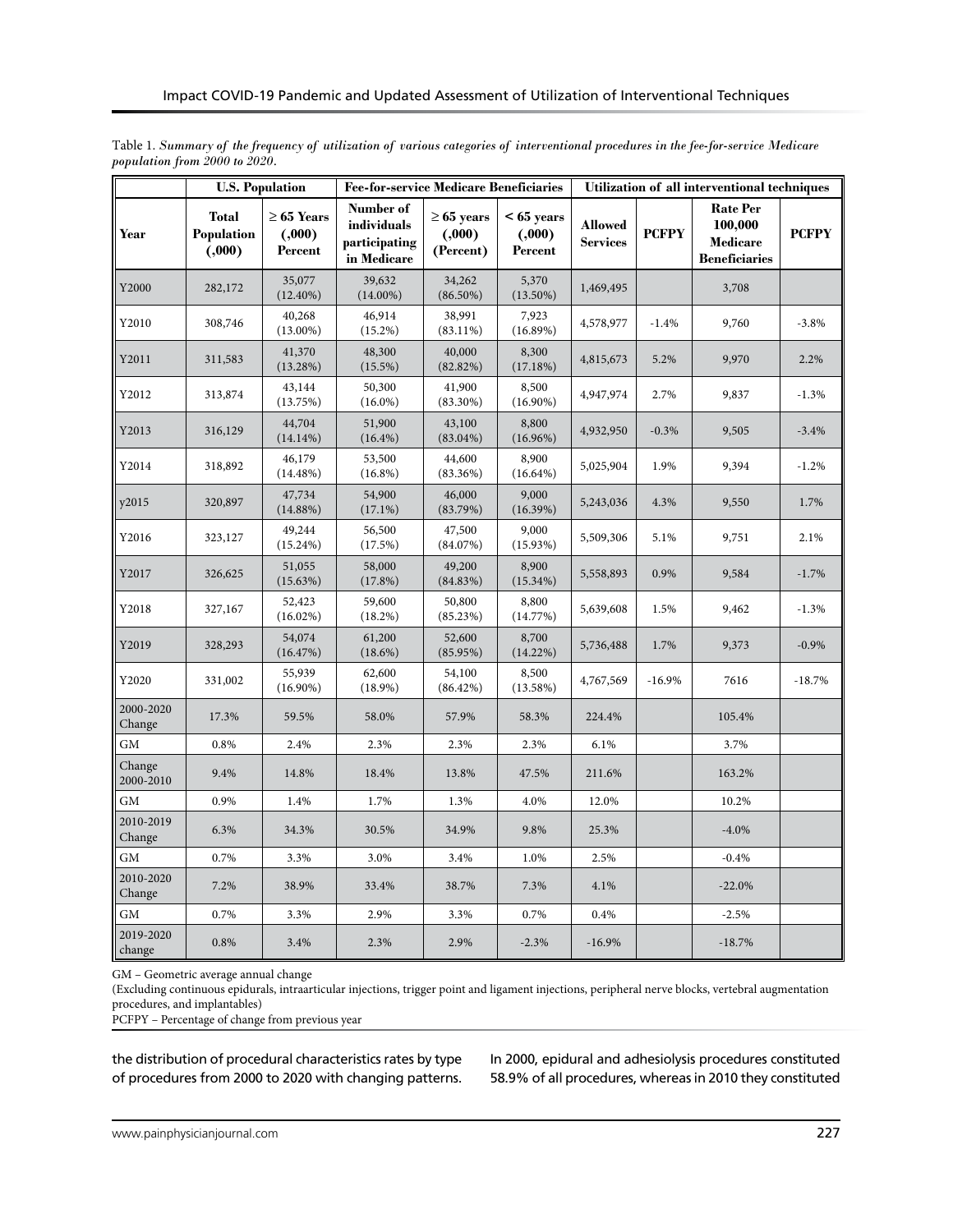

48.6% of all procedures, significantly declining to 38.2% of all procedures in 2020. Facet joint interventions and sacroiliac joint blocks showed reversing patterns with an increasing share over the years from 28.9% in 2000 to 54.5% in 2020.

## Specialty Characteristics

Table 3 and Fig. 4 show frequency of utilization of interventional pain management techniques based on specialty designation.

## Site-of Service Characteristics

Interventional techniques are provided in multiple settings including hospital outpatient departments, ambulatory surgical centers, and in physician offices with resultant implications for payment. There has been a significant shift over the years in the performance of interventional techniques based on the location of the procedures performed, as shown in Fig. 5.

#### Services Compared to Rate

This analysis provides both total number of services and rate per 100,000 population from 2000 to 2020 as shown in Fig. 6. Total number of services consistently continue to increase at a very slow pace, whereas rates of services per 100,000 Medicare population show slight declines starting in 2010.

## **Discussion**

This assessment of utilization data of interventional techniques for chronic pain in the Medicare FFS population was performed from 2000 to 2020, with special emphasis on changes from 2019 to 2020 related to the CO-VID-19 pandemic. This article provides data from 2000 onwards, with calculation of the utilization patterns from 2000 to 2010 2010 to 2019, and 2010 to 2020 with an assessment of the devastating effect of COVID-19 on utilization patterns of interventional techniques. This analysis included the majority of interventional techniques except for vertebral augmentation procedures and neuromodulation procedures including spinal cord stimulation and intrathecal infusion systems. The data from 2010 to 2019 showed a 0.4% annualized decrease in utilization patterns of all interventional techniques. Further, the results showed a decline of interventional techniques at an annual rate of 2.5% with an overall reduction in services of 22% per 100,000 FFS Medicare recipients from 2010 to 2020. This analysis showed from 2019 to 2020 there was a prominent decrease of overall interventional techniques of 18.7% per 100,000 Medicare beneficiaries as shown in Table 1 and Fig. 1. Thus, the effect of COVID-19 influenced significant reductions in overall utilization patterns from 2010 to 2020. Analysis of various groups of procedures which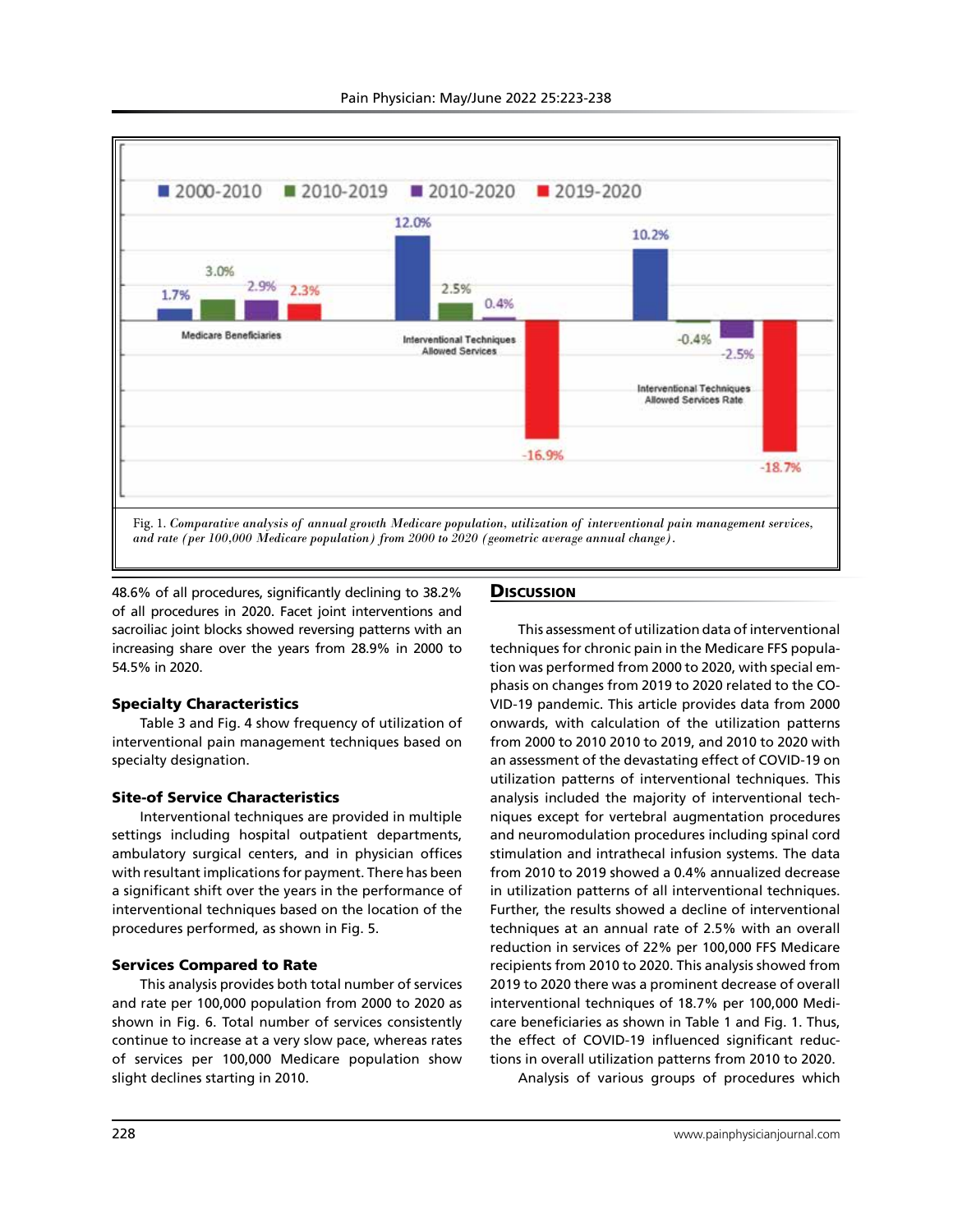|                            | <b>Epidural and adhesiolysis</b>                | procedures   |           | <b>Facet joint interventions</b><br>and Sacroiliac joint blocks |              |          |                                                 | <b>Disc Procedures</b><br>and other types of<br>nerve blocks |          |                                                 | <b>Utilization of all</b><br>interventional<br>techniques* |           |
|----------------------------|-------------------------------------------------|--------------|-----------|-----------------------------------------------------------------|--------------|----------|-------------------------------------------------|--------------------------------------------------------------|----------|-------------------------------------------------|------------------------------------------------------------|-----------|
|                            | <b>Allowed</b><br><b>Services</b><br>(Facility) | <b>PCFPY</b> | Rate      | <b>Allowed</b><br><b>Services</b><br>(Facility)                 | <b>PCFPY</b> | Rate     | <b>Allowed</b><br><b>Services</b><br>(Facility) | <b>PCFPY</b>                                                 | Rate     | <b>Allowed</b><br><b>Services</b><br>(Facility) | <b>PCFPY</b>                                               | Rate      |
| 2000                       | 860,787<br>(79%)                                | 7.2%         | 2,172     | 424,796<br>(67%)                                                | 39.5%        | 1,072    | 183,912<br>(87%)                                | 14.3%                                                        | 464      | 1,469,495<br>(72%)                              |                                                            | 3,708     |
| 2010                       | 2,226,486<br>(57%)                              | 4.2%         | 4,746     | 1,937,582<br>(48%)                                              | $-8.2%$      | 4,130    | 414,909<br>(62%)                                | 4.3%                                                         | 884      | 4,578,977<br>(52%)                              | $-1.4%$                                                    | 9,760     |
| 2011                       | 2,309,906<br>(58%)                              | 3.7%         | 4,782     | 2,064,227<br>(50%)                                              | 6.5%         | 4,274    | 441,540<br>(61%)                                | 6.4%                                                         | 914      | 4,815,673<br>(48%)                              | 5.2%                                                       | 9,970     |
| 2012                       | 2,324,563<br>(58%)                              | 0.6%         | 4,621     | 2,159,057<br>$(50\%)$                                           | 4.6%         | 4,292    | 464,354<br>(57%)                                | 5.2%                                                         | 923      | 4,947,974<br>(53%)                              | 2.7%                                                       | 9,837     |
| 2013                       | 2,278,790<br>(58%)                              | $-2.0%$      | 4,391     | 2,197,766<br>(51%)                                              | 1.8%         | 4,235    | 456,394<br>(51%)                                | $-1.7%$                                                      | 879      | 4,932,950<br>(53%)                              | $-0.3%$                                                    | 9,505     |
| 2014                       | 2,273,104<br>(57%)                              | $-0.2%$      | 4,249     | 2,370,000<br>(50%)                                              | 7.8%         | 4,430    | 382,800<br>(47%)                                | $-16.1%$                                                     | 716      | 5,025,904<br>(52%)                              | 1.9%                                                       | 9,394     |
| 2015                       | 2,291,001<br>(57%)                              | 0.8%         | 4,173     | 2,568,428<br>$(50\%)$                                           | 8.4%         | 4,678    | 383,607<br>(44%)                                | 0.2%                                                         | 699      | 5,243,036<br>(53%)                              | 4.3%                                                       | 9,550     |
| 2016                       | 2,329,062<br>(58%)                              | 1.7%         | 4,122     | 2,759,559<br>(52%)                                              | 7.4%         | 4,884    | 420,685<br>(45%)                                | 9.7%                                                         | 745      | 5,509,306<br>(54%)                              | 5.1%                                                       | 9,751     |
| 2017                       | 2,258,726<br>(54%)                              | $-3.0\%$     | 3,894     | 2,862,876<br>(49%)                                              | 3.7%         | 4,936    | 437,289<br>(43%)                                | 3.9%                                                         | 754      | 5,558,893<br>(51%)                              | 0.9%                                                       | 9,584     |
| 2018                       | 2,196,060<br>(54%)                              | $-2.8%$      | 3,685     | 2,970,100<br>(50%)                                              | 3.7%         | 4,983    | 473,448<br>(44%)                                | 8.3%                                                         | 794      | 5,639,608<br>(51%)                              | 1.5%                                                       | 9,462     |
| 2019                       | 2,192,562<br>(57%)                              | $-0.2%$      | 3,583     | 3,040,164<br>(53%)                                              | 2.4%         | 4,968    | 503,762<br>(49%)                                | 6.4%                                                         | 823      | 5,736,488<br>(54%)                              | 1.7%                                                       | 9,373     |
| 2020                       | 1,816,786<br>(55%)                              | $-17.1%$     | 2,902     | 2,566,014<br>(52%)                                              | $-15.6%$     | 4,099    | 384,569<br>(45%)                                | $-23.7%$                                                     | 614      | 4,767,369<br>(52%)                              | $-16.9%$                                                   | 7,616     |
| Change<br>2000-<br>2020    | 111.1%                                          |              | 33.6%     | 504.1%                                                          |              | 282.4%   | 109.1%                                          |                                                              | 32.4%    | 224.4%                                          |                                                            | 105.4%    |
| GМ                         | 3.8%                                            |              | 1.5%      | 9.4%                                                            |              | 6.9%     | 3.8%                                            |                                                              | 1.4%     | 6.1%                                            |                                                            | 3.7%      |
| Change<br>2000-<br>2010    | 158.7%                                          |              | 118.5%    | 356.1%                                                          |              | 285.3%   | 125.6%                                          |                                                              | 90.6%    | 211.6%                                          |                                                            | 163.2%    |
| GM                         | 10.0%                                           |              | 8.1%      | 16.4%                                                           |              | 14.4%    | 8.5%                                            |                                                              | 6.7%     | 12.0%                                           |                                                            | 10.2%     |
| 2010-<br>2019              | $-1.5%$                                         |              | $-24.5%$  | 56.9%                                                           |              | 20.3%    | 21.4%                                           |                                                              | $-6.9%$  | 25.3%                                           |                                                            | $-4.0\%$  |
| $\mbox{GM}$                | $-0.2%$                                         |              | $-3.1%$   | 5.1%                                                            |              | 2.1%     | 2.2%                                            |                                                              | $-0.8\%$ | 2.5%                                            |                                                            | $-0.4%$   |
| Change<br>$2010-$<br>2020  | $-18.4%$                                        |              | $-38.8%$  | 32.4%                                                           |              | $-0.8%$  | $-7.3\%$                                        |                                                              | $-30.5%$ | 4.1%                                            |                                                            | $-22.0%$  |
| GM                         | $-2.0%$                                         |              | $-4.8\%$  | 2.8%                                                            |              | $-0.01%$ | $-0.8\%$                                        |                                                              | $-3.6%$  | 0.4%                                            |                                                            | $-2.5%$   |
| Change<br>$2019 -$<br>2020 | $-17.1%$                                        |              | $-19.0\%$ | $-15.6%$                                                        |              | $-17.5%$ | $-23.7%$                                        |                                                              | $-25.4%$ | $-16.9%$                                        |                                                            | $-18.7\%$ |

Table 2. *Frequency of utilization interventional techniques in the fee-for-service Medicare population from 2000 to 2020.*

PCFPY – Percentage of change from previous year

federal assistance, both Medicare and Medicaid expenditures for physician and clinical services slowed in 2020.

Medicare spending increased 0.5%, down from 8.9% in 2019 with the deceleration driven by a decline in FFS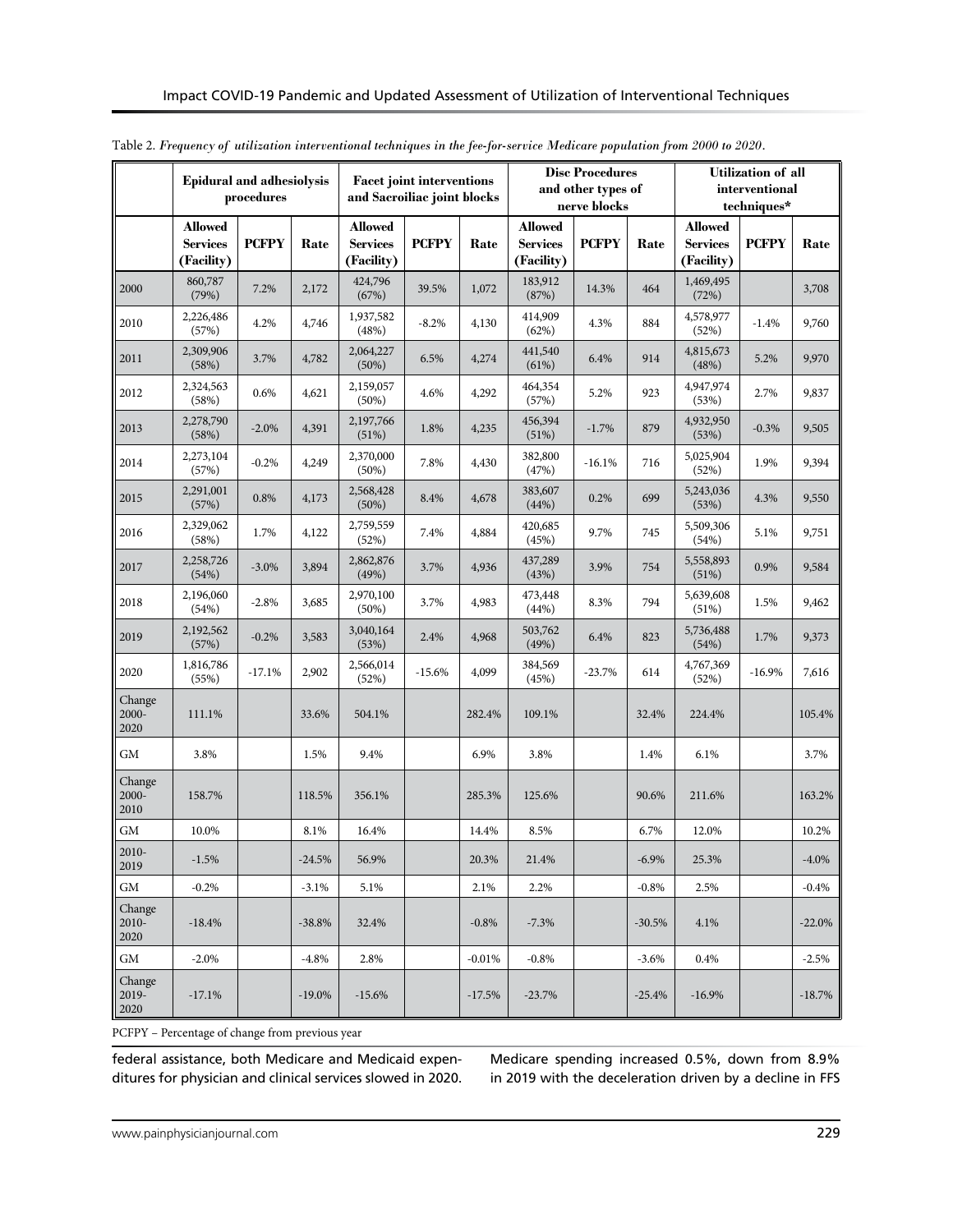

Pain Physician: May/June 2022 25:223-238

*procedures, facet joint interventions and sacroiliac joint blocks, disc procedures and other types of nerve blocks, all interventional techniques (geometric average annual change in rates).* 

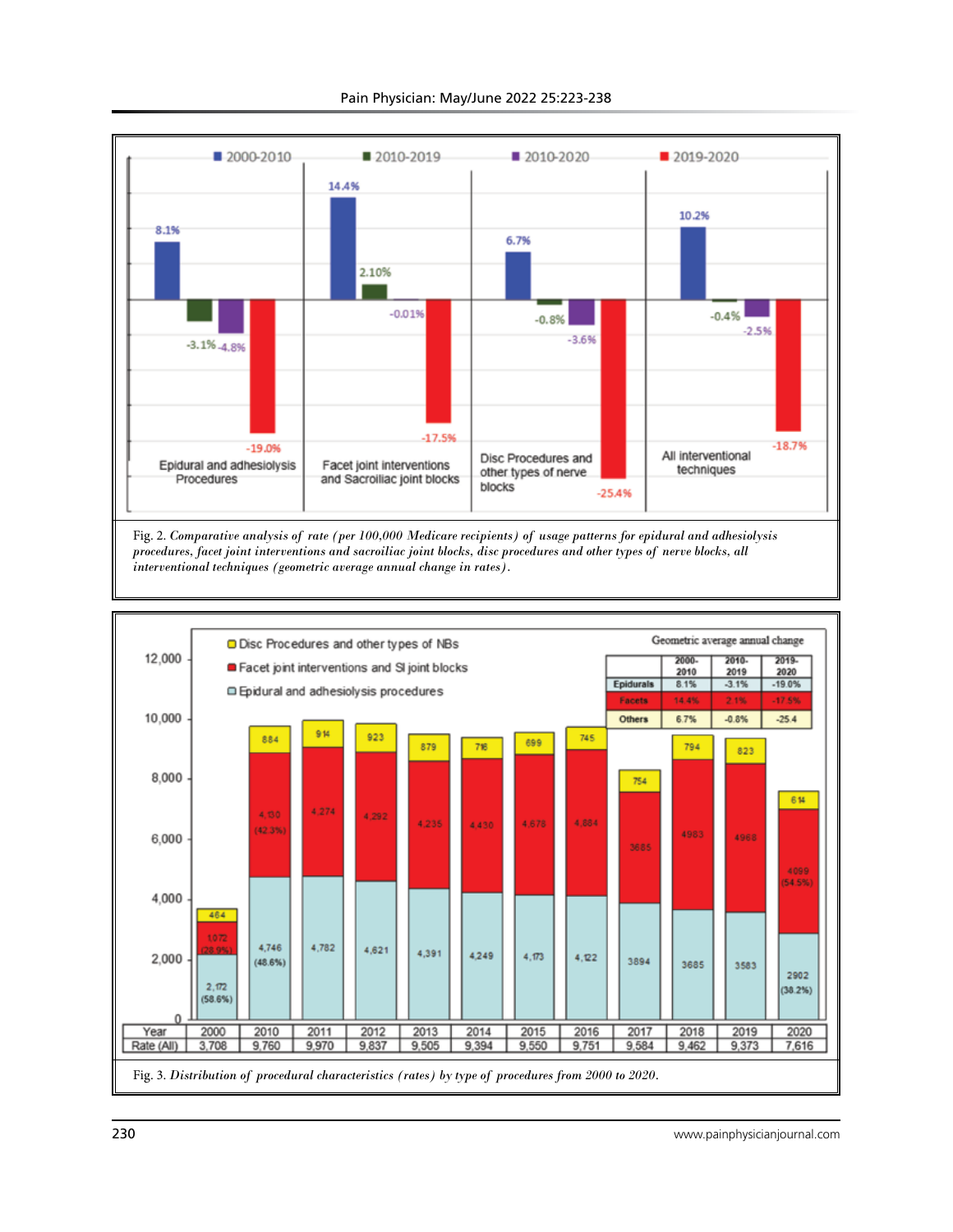

Fig. 4. *Utilization of interventional pain management techniques (rates) by specialty from 2000 to 2020, in Medicare recipients.* 

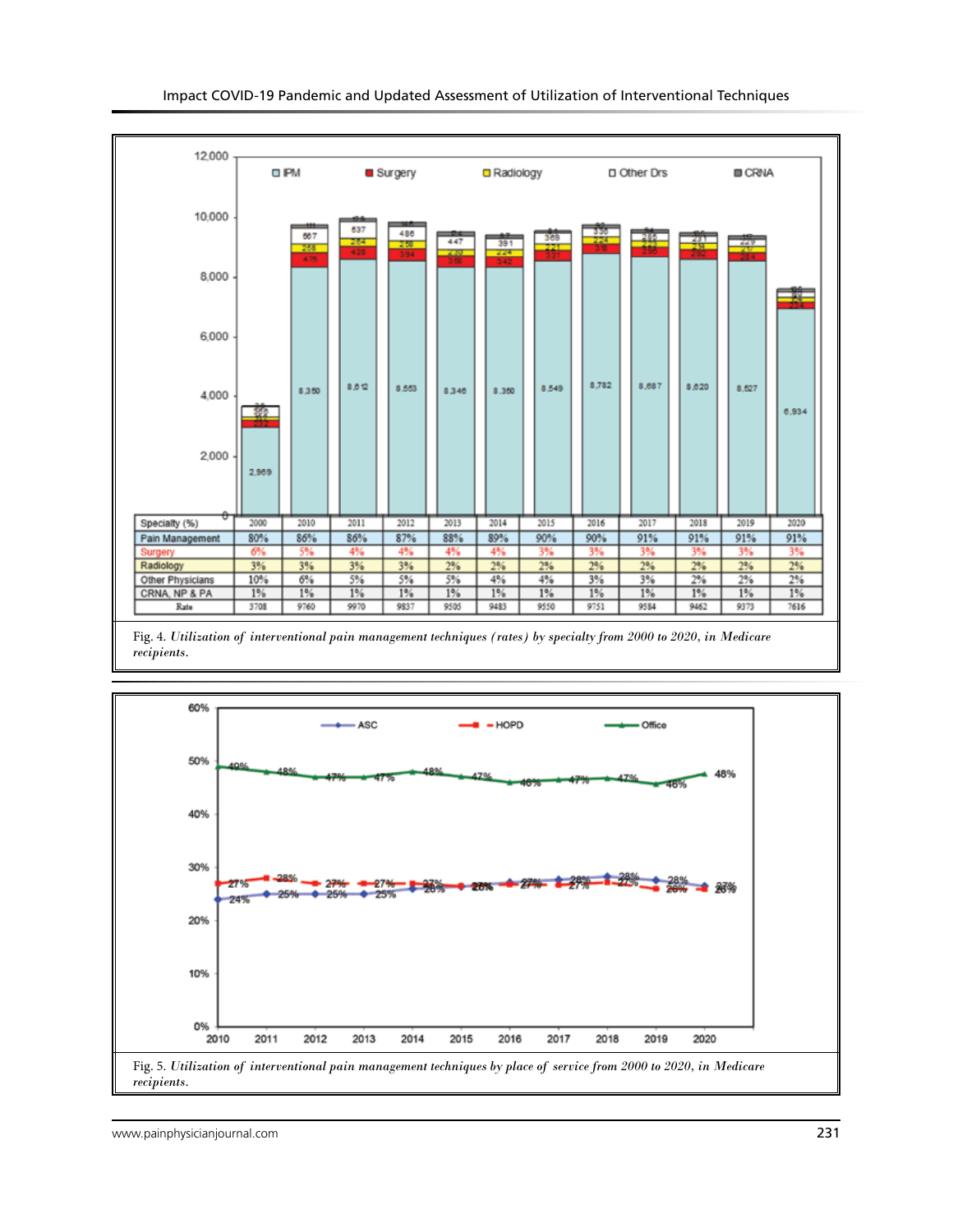

included epidural and adhesiolysis procedures showed a decline of 4.8% annually from 2010 to 2020, facet joint interventions and sacroiliac joint blocks showed an annual decline of 0.01%, and disc procedures and other types of nerve blocks showed a decline of 3.6% annually. This data reflects the fact that due to the CO-VID-19 pandemic from 2019 to 2020, overall utilization decreased 18.7%, with a 17.5% decrease for facet joint interventions and sacroiliac joint blocks and a 25.4% decrease for disc procedures and other types of nerve blocks. To eliminate this COVID-19 effect, the data was also assessed from 2000 to 2019, which demonstrated an annual decrease of interventional techniques of 0.4%, 3.1% for epidural and adhesiolysis procedures, increase of 2.1% for facet joint interventions and sacroiliac joint blocks, and a decrease of 0.8% for disc procedures and other types of nerve blocks. Thus, the data from 2000 to 2019, or 2010 to 2019, or 2010 to 2020, are in stark contrast to utilization patterns of 2000 to 2010, which showed an annual increase of 10.2%, with 8.1% for epidural and adhesiolysis procedures, 14.4% for facet joint interventions and sacroiliac joint blocks, and 6.7% annually, for disc procedures and other types of nerve blocks with a 10.2% annual increase in utilization patterns of all interventional techniques. The data

from 2010 to 2018 are in concordance with previously published data illustrating a gradual decline in utilization patterns of interventional techniques.

This study and its overall assessment showed higher population growth as well as Medicare beneficiary growth with no decline in US population or Medicare beneficiaries from 2019 to 2020. However, the data also showed that increases were significant from 2010 to 2020 with the percent of population change total of 38.9% for an annual rate of 3.3% compared to the growth of the Medicare population of 33.4% overall and at an annual rate of 2.9%. In contrast the US population changed 14.8% overall with an annual increase of 1.4% and the Medicare population increased 18.4% with an annual increase of 1.7% from 2000 to 2010. Thus, the growth patterns of interventional techniques are below the Medicare annualized growth of 2.9% and the overall population growth of 3.3%. Surprisingly, the US population growth stayed at 3.4%, whereas the Medicare population growth declined 2.3% from 2019 to 2020 compared to a 2.5% annual decline and an 18.7% overall decrease in interventional techniques from 2019 to 2020.

There was no significant difference in utilization patterns among the various specialties with the major-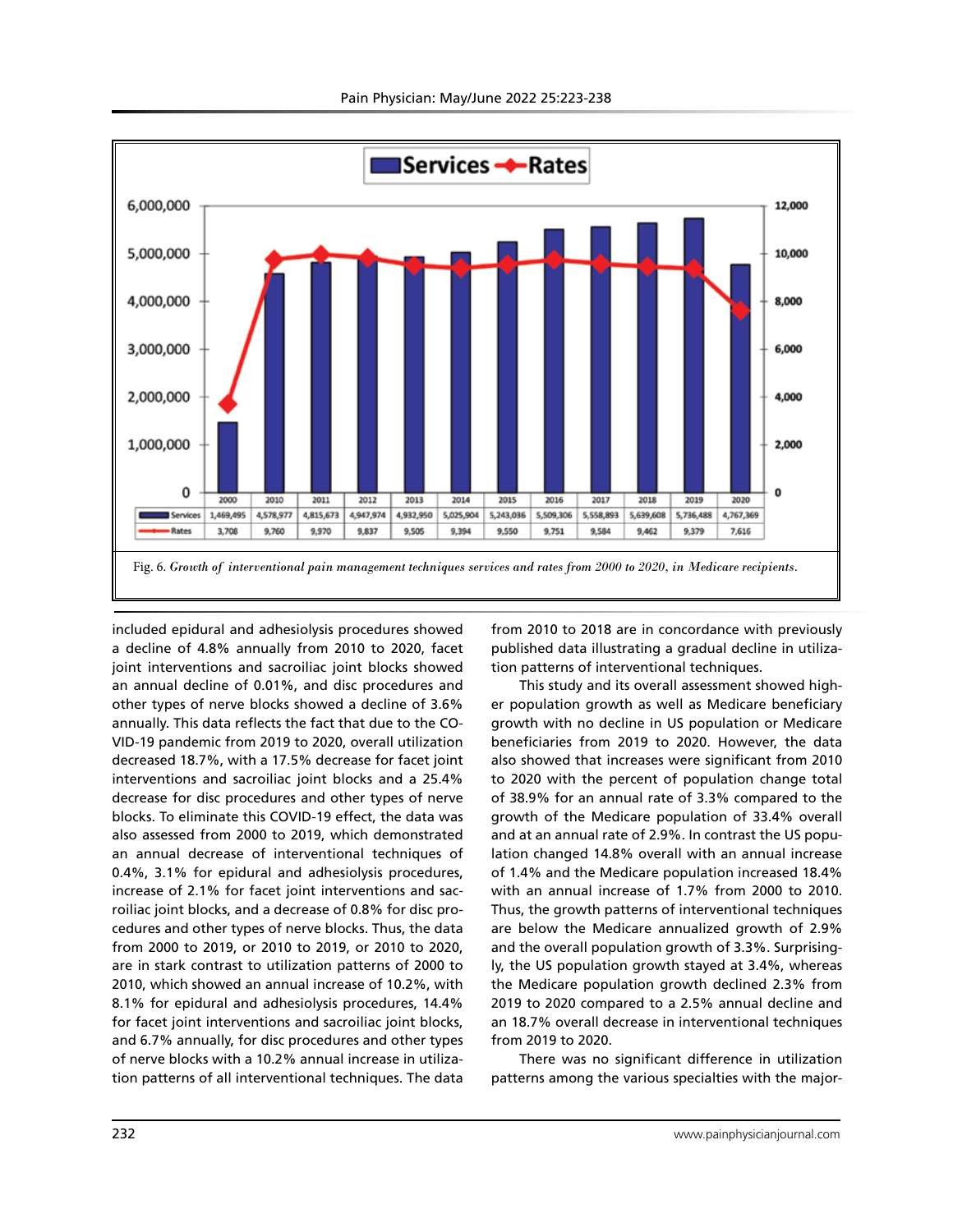| i<br>j               |
|----------------------|
| .<br>.<br>Ì          |
|                      |
|                      |
|                      |
|                      |
| ς σ<br>ׇ֘֝֝          |
| ֡֡֡֡֡֡֡֡             |
|                      |
| ׇ֠                   |
|                      |
|                      |
| $\frac{1}{2}$<br>i   |
| ١                    |
| $\ddot{\phantom{a}}$ |
| $\ddot{\phantom{a}}$ |
|                      |
|                      |
|                      |
|                      |
|                      |
| į                    |
|                      |
|                      |
|                      |
|                      |
|                      |
|                      |
| j                    |
| ï<br>ļ<br>I          |
|                      |
| ł                    |
| Ē<br>i               |

| Specialty           | <b>Interventional Pain</b><br>Management # |                   | general, & orthopedic)<br>Surgical (neuro,     |          | (interventional &<br>diagnostic)<br>Radiology |          | Other Physicians       |          | Other Providers (CRNA,<br>NP & R |                         | Total                  |          |
|---------------------|--------------------------------------------|-------------------|------------------------------------------------|----------|-----------------------------------------------|----------|------------------------|----------|----------------------------------|-------------------------|------------------------|----------|
|                     | Allowed                                    |                   | <b>Allowed</b>                                 |          | Allowed                                       |          | Allowed                |          | Allowed                          |                         | Allowed                |          |
|                     | (Facility)<br>Services                     | Rate              | (Facility)<br><b>Services</b>                  | Rate     | (Facility)<br>Services                        | Rate     | (Facility)<br>Services | Rate     | (Facility)<br>Services           | Rate                    | (Facility)<br>Services | Rate     |
| 2000                | 1,176,541<br>$(80.1\%)$                    | 2,969             | 92,126<br>(6.3%)                               | 232      | (2.8%)<br>40,491                              | 102      | 145,100<br>(9.9%)      | 366      | (1.0%)<br>15,237                 | 38                      | 1,469,495              | 3,708    |
| 2010                | 3,917,426<br>$(85.6\%)$                    | 8,350             | 222,784<br>(4.9%)                              | 475      | 121,127<br>(2.6%)                             | 258      | 265,771<br>(5.8%)      | 567      | 51,869<br>(1.1%)                 | $\Xi$                   | 4,578,977              | 9,760    |
| 2011                | 4,159,585<br>(86.4%)                       | 8,612             | 206,805<br>$(4.3\%)$                           | 428      | 127,614<br>(2.6%)                             | 264      | 259,177<br>(5.4%)      | 537      | (1.3%)<br>62,492                 | 129                     | 4,815,673              | 9,970    |
| 2012                | 4,302,121<br>(86.9%)                       | 8,553             | 197,982<br>(4.0%)                              | 394      | 129,823<br>(2.6%)                             | 258      | 244,626<br>(4.9%)      | 486      | 73,422<br>$(1.5\%)$              | 146                     | 4,947,974              | 9,837    |
| 2013                | 4,331,789<br>(87.8%)                       | 8,346             | 185,630<br>$(3.8\%)$                           | 358      | 119,172<br>(2.4%)                             | 230      | 231,899<br>(4.7%)      | 447      | 64,460<br>(1.3%)                 | 124                     | 4,932,950              | 9,505    |
| 2014                | 4,467,374<br>$(88.9\%)$                    | 8,350             | 183,111<br>$(3.6\%)$                           | 342      | 119,684<br>(2.4%)                             | 224      | 209,379<br>(4.2%)      | 391      | 46,356<br>(0.9%)                 | 87                      | 5,025,904              | 9,394    |
| 2015                | 4,693,156<br>$(89.5\%)$                    | 8,549             | 181,546<br>$(3.5\%)$                           | 331      | 121,344<br>(2.3%)                             | 221      | 202,307<br>(3.9%)      | 369      | $44,683$<br>$(0.9\%)$            | $\overline{\mathbf{8}}$ | 5,243,036              | 9550     |
| 2016                | 4,961,640<br>$(90.1\%)$                    | 8,782             | 179,880<br>(3.3%)                              | 318      | 126,493<br>(2.3%)                             | 224      | 189,573<br>(3.4%)      | 336      | (0.9%)<br>51,720                 | 92                      | 5,509,306              | 9751     |
| 2017                | 5,038,383<br>$(90.6\%)$                    | 8,687             | 171,767<br>$(3.1\%)$                           | 296      | 129,098<br>(2.3%)                             | 223      | 165,219<br>$(3.0\%)$   | 285      | 54,426<br>(1.0%)                 | 54                      | 5,558,893              | 9584     |
| 2018                | 5,137,539<br>$(91.1\%)$                    | 8,620             | 174,072<br>$(3.1\%)$                           | 292      | 127,612<br>(2.3%)                             | 214      | 137,855<br>(2.4%)      | 231      | 62,530<br>$(1.1\%)$              | 105                     | 5,639,608              | 9462     |
| 2019                | 5,218,668<br>$(91.0\%)$                    | 8,527             | 173,724<br>3.0%                                | 284      | 132,762<br>2.3%                               | 217      | 139,875<br>2.4%        | 229      | 71,459<br>1.2%                   | 117                     | 5,736,488              | 9,373    |
| 2020                | 4,340,386<br>(91.%)                        | 6,934             | 146,494<br>$\mathcal{S}_{0}$<br>$\overline{3}$ | 234      | 102,369<br>$(2.1\%)$                          | 164      | 112,292<br>(2.4%)      | 180      | 65,828<br>(1.4%)                 | 105                     | 4,767,369              | 7,616    |
| 2000-2010<br>Change | 268.9%                                     | 133.6%            | 59.0%                                          | 0.7%     | 152.8%                                        | 60.1%    | $-22.6%$               | $-50.9%$ | 332.0%                           | 173.5%                  | 224.4%                 | 105.4%   |
| GM change           | 6.7%                                       | 4.3%              | 3%<br>$\mathfrak{L}$                           | 0.0%     | 4.7%                                          | 2.4%     | $-1.3%$                | $-3.5%$  | 7.6%                             | 5.2%                    | 6.1%                   | 3.7%     |
| 2000-2010<br>Change | 233.0%                                     | 181.3%            | 141.8%                                         | 104.3%   | 199.1%                                        | 152.7%   | 83.2%                  | 54.7%    | 240.4%                           | 187.6%                  | 211.6%                 | 163.2%   |
| $G\overline{M}$     | 12.8%                                      | 10.9%             | 9.2%                                           | 7.4%     | 11.6%                                         | 9.7%     | 6.2%                   | 4.5%     | 13.0%                            | 11.1%                   | 12.0%                  | 10.2%    |
| Change<br>2010-2020 | $10.8\%$                                   | $-17.0\%$         | $-34.2%$                                       | $-50.7%$ | $-15.5%$                                      | $-36.7%$ | $-57.7%$               | $-68.3%$ | 26.9%                            | $-4.9%$                 | 4.1%                   | $-22.0%$ |
| <b>GM</b>           | $1.0\%$                                    | $\textbf{-1.8}\%$ | 1%<br>$\overline{4}$                           | $-6.8\%$ | $-1.7%$                                       | $-4.5%$  | $-8.2%$                | $-10.8%$ | 2.4%                             | $-0.5%$                 | 0.4%                   | $-2.5%$  |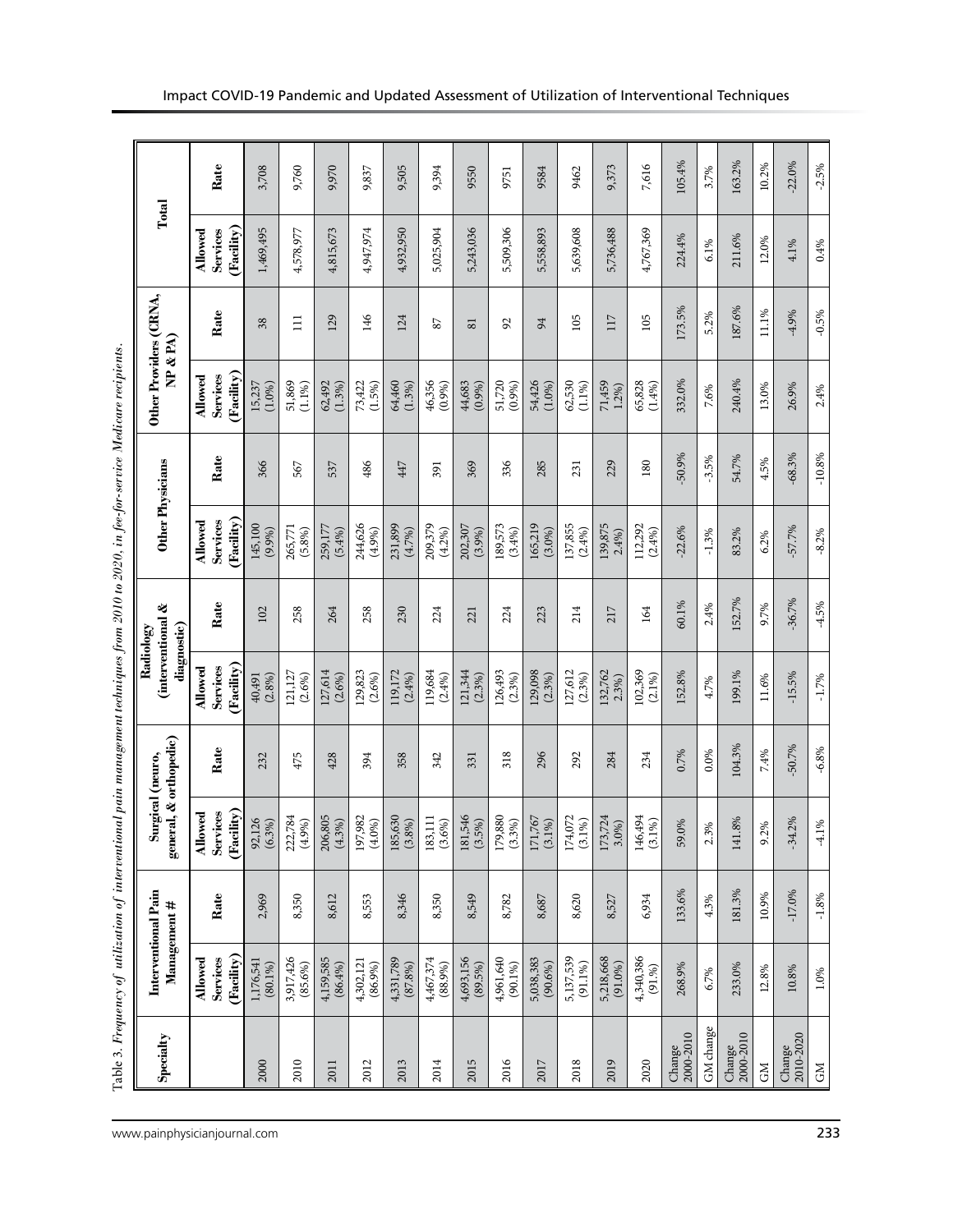|                                                                                                     |                                                                                            | Rate                                     | $-18.7%$            | ity of procedures being performed<br>ing also showed a deceleration to a<br>by interventional pain management<br>3.5% growth rate in 2020, compared<br>specialties, accounting for 91% with<br>to 6.9% in 2019 (21). Thus, Medicare                                                                                                                                                                                    |
|-----------------------------------------------------------------------------------------------------|--------------------------------------------------------------------------------------------|------------------------------------------|---------------------|------------------------------------------------------------------------------------------------------------------------------------------------------------------------------------------------------------------------------------------------------------------------------------------------------------------------------------------------------------------------------------------------------------------------|
|                                                                                                     | Total                                                                                      | (Facility)<br>Services<br>Allowed        | $-16.9%$            | all other specialties accounting for the<br>spending accounted for \$829.5 billior<br>in 2020, driven by the slower growth<br>remaining 9% (Fig. 4). As shown in Fig.<br>5, utilization of interventional pain<br>in expenditures for hospital care and<br>physician and clinical services. Simi-<br>management techniques by place of                                                                                 |
|                                                                                                     | Other Providers (CRNA,<br>$\&$ PA)                                                         | Rate                                     | $-9.9%$             | service also stayed similar to our previ-<br>larly, Medicare private plan spending<br>ous publications but office procedures<br>which accounted for 45% of the tota<br>increased slightly from 46% to 48% in<br>Medicare expenditures in 2020, in-<br>2019 to 2020, while hospital outpa-<br>creased 17.1% in 2020, an acceleration                                                                                    |
| interventional pain management techniques from 2010 to 2020, in fee-for-service Medicare recipients | È                                                                                          | (Facility)<br>Services<br>Allowed        | $-7.9%$             | tient services decreased by 1% with<br>from a growth of 15.3% in 2019. This<br>was related to an increase in enroll<br>ambulatory surgery center procedures<br>remaining the same.<br>ment of 9.5% in 2020, representing<br>40% of the total Medicare enrollment<br>This analysis is similar to our pre-                                                                                                               |
|                                                                                                     | Other Physicians                                                                           | Rate                                     | $-21.4%$            | vious publications with appropriate<br>Finally, as a share of total Medicare<br>analysis of differentiation of years<br>spending, FFS expenditures accounted<br>from 2000 to 2010, 2010 to 2019, 2010<br>for 55% in 2020, down from a share of<br>to 2020, and 2019 to 2020. Significant<br>61% in 2019. The decrease was caused                                                                                       |
|                                                                                                     |                                                                                            | (Facility)<br>Services<br><b>Allowed</b> | $-19.7%$            | Rate - IPM services per 100,000 Medicare beneficiaries ( ) percentage of row total. GM - Geometric average annual change<br>changes prior to COVID-19 may be at-<br>by a 5.5% decline in expenditures for<br>health care goods and services - the<br>tributed to changing medical policies<br>and local coverage determinations<br>first such decline in spending since<br>which ultimately may affect access<br>1999. |
|                                                                                                     | ళ<br>interventional<br>diagnostic)<br>ි                                                    | Rate                                     | $-24.6%$            | to these interventions (68-76). In ad-<br>In contrast to private insurance<br>dition, multiple changes in insurance<br>and Medicare, Medicaid spending in-<br>policies with high copays and deduct-<br>creased 9.2% in 2020, its fastest rate<br>ibles, specifically during the 2020 CO-<br>of growth since 2014 after the expan-                                                                                      |
| Radiolo                                                                                             |                                                                                            | (Facility)<br>Services<br>Allowed        | $-22.9%$            | VID-19 pandemic have contributed to<br>sion of the Affordable Care Act. This<br>represented a rate approximately 3<br>declines in 2019 to 2020.<br>times faster than the growth of 3% ir<br>While health care expenditures<br>increased due to COVID-19, private<br>2019 and was influenced primarily by                                                                                                               |
|                                                                                                     | neral, & orthopedic)<br>Surgical (neuro,                                                   | Rate                                     | $-17.6%$            | health insurance spending decreased<br>the increased enrollment due to the<br>by 1.2% because of the decline in<br>loss of private insurance and multiple<br>enrollment and lower utilization re-<br>other factors.<br>lated to the COVID-19 pandemic. This<br>While overall hospital care in                                                                                                                          |
|                                                                                                     | 90                                                                                         | Allowed<br>Services<br>(Facility)        | 15.7%               | accounted for 28% of the total health<br>creased to \$1.3 trillion, a 31% share<br>of national health spending, the 6.4%<br>care expenditures, or \$1.15 trillion in<br>2020 (1). Further, total private health<br>growth in 2020 was similar to that of<br>insurance spending for medical goods<br>6.3% in 2019 (1,2). Similarly, spend-                                                                              |
|                                                                                                     | Table 3 (cont.). <i>Frequency of utilization of</i><br>Interventional Pain<br>Management # | Rate                                     | $-18.7%$            | and services declined 3.5% in 2020 to<br>ing for physician and clinical services<br>\$1 trillion secondary to pandemic-re-<br>also increased 5.4% in 2020, reaching<br>lated reductions in health care use. This<br>\$809.5 billion and representing a 20%<br>was particularly true for some elective<br>of total health care expenditures which                                                                       |
|                                                                                                     |                                                                                            | Services<br>(Facility)<br>Allowed        | $-16.8%$            | procedures and was combined with<br>was higher than the growth rate ir<br>economic shutdowns and moratoria<br>2019 of 4.2% (1,2). The expenditures<br>on certain procedures that resulted in<br>for hospital care and physician and<br>a 5.9% decrease in hospital care, 2.6%<br>clinical services are based on federa                                                                                                 |
|                                                                                                     | Specialty                                                                                  |                                          | Change<br>2019-2020 | in physician and clinical services, and<br>assistance, including the Paycheck Pro-<br>3.8% for dental services (1). Similar<br>tection Program (PPP) loans and pro-<br>to private insurance, Medicare spend-<br>vider relief fund. Without considering                                                                                                                                                                 |
| 234                                                                                                 |                                                                                            |                                          |                     | www.painphysicianjournal.com                                                                                                                                                                                                                                                                                                                                                                                           |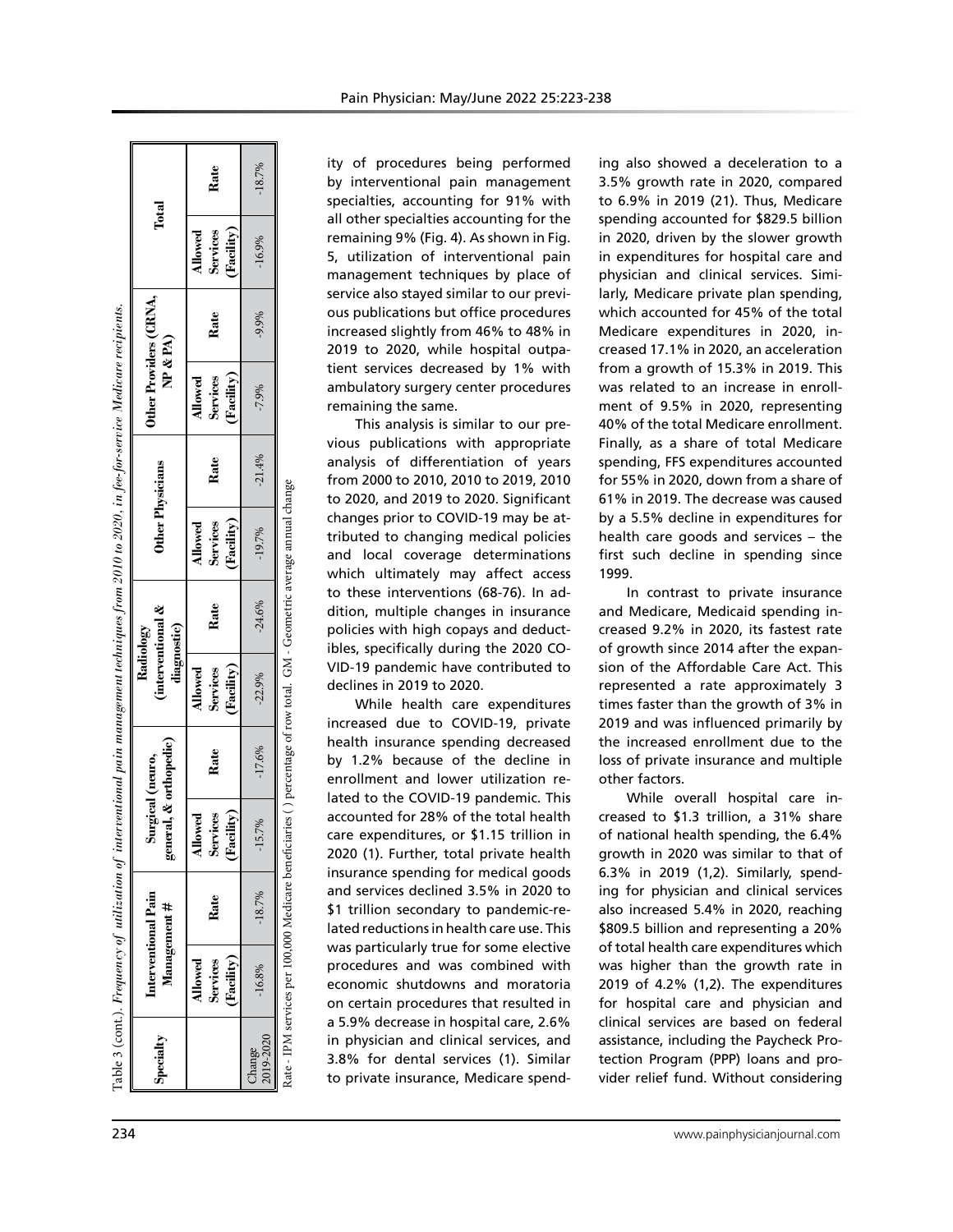expenditures. Medicaid spending grew 4% in 2020 after increasing 6.5% in 2019, due to increased enrollment.

Limitations of the current study, as all other similar studies, include its retrospective nature, the lack of differentiation of individual procedures in each category and the lack of inclusion of Medicare Advantage enrollees, which constitute approximately 30% of the Medicare population. Further, this analysis does not identify specific approaches with each modality of treatment in the various categories, such as facet joint nerve blocks versus radiofrequency neurotomy, and interlaminar epidural versus transforaminal epidural injections.

#### **CONCLUSION**

The present investigation demonstrated that from 2010 to 2020, not only was there a reversal of growth patterns of interventional pain procedures, but also actual declines in procedures, despite increases in the total US population, elderly population, and the number of Medicare recipients. The data demonstrated an overall decrease of utilization of interventional techniques of 18.7% from 2019 to 2020, whereas from 2010 to 2019, there was a reversal of growth patterns with a decrease of 0.4% annually. The overall COVID-19 pandemic effect resulted in an escalation from 2010 to 2020 with annual decreases of 2.5% and an overall 22% decline per 100,000 Medicare recipients. Further, higher decreases and utilization patterns were shown for disc procedures and other types of nerve blocks, followed by epidural and adhesiolysis procedures, without a decrease in facet joint interventions and sacroiliac joint blocks.

## Author Contributions

The study was designed by LM, JH, and VP. Statistical analysis was performed by VP.

All authors contributed to preparation to the manuscript, reviewed, and approved the content with final version.

#### Conflicts of Interest

Dr. Beall is a consultant for Medtronic, Merit Medical, IZI, Techlamed, Boston Scientific, Stryker, Lenoss Medical, Spine BioPharma, Piramal, ReGelTec, Spinal Simplicity, Smart Soft, Tissue Tech, Vivex, Stratus Medical, Genesys, Abbott, Eliquence, SetBone Medical, Amber Implants, and Cerapedics.

Dr. Shah is a consultant for Masimo Corporation, Allergan Inc., and SPR Therapeutics.

Dr. Soin is the founder and CEO of Soin Neuroscience, which is developing a spinal cord stimulator to treat spinal pain and has a patent for Soin Neuroscience, Jan One, and Avanos and a patent pending for Soin Therapeutics.

Dr. Hirsch is a consultant for Medtronic and Senior Affiliate Research Fellow at the Neiman Policy Institute.

Dr. Abd-Elsayed is a consultant of Medtronic, Avanos, Abott, Sprint, and Averitas.

#### Acknowledgments

The authors wish to thank Vidyasagar Pampati, MSc, for statistical assistance, and Bert Fellows, MA, Director Emeritus of Psychological Services at Pain Management Centers of America, for manuscript review, and Tonie M. Hatton and Diane E. Neihoff, transcriptionists, for their assistance in preparation of this manuscript. We would like to thank the editorial board of Pain Physician for review and criticism in improving the manuscript.

#### **REFERENCES**

- Hartman M, Martin AB, Washington B, Catlin A, The National Health Expenditure Accounts Team. National health care spending in 2020: Growth driven by federal spending in response to the COVID-19 pandemic. *Health Aff (Millwood)* 2022; 41:13-25.
- 2. Martin AB, Hartman M, Lassman D, Catlin A; National Health Expenditure Accounts Team. National Health Care Spending In 2019: Steady growth for the fourth consecutive year. *Health Aff (Millwood)* 2021; 40:14-24.
- 3. Cox C, Amin K, Kamal R. How have

health spending and utilization changed during the coronavirus pandemic? *Health System Tracker*, March 22, 2021. Accessed 01/06/2022. www.healthsystemtracker.org/chartcollection/how-have-healthcareutilization-and-spending-changed-sofar-during-the-coronavirus-pandemic/

4. Martin K, Kurowski D, Given P, Kennedy K, Clayton E. The impact of COVID-19 on the use of preventative health care. *Health Care Cost Institute*, April 16, 2021. Accessed 01/06/2022. https:// healthcostinstitute.org/hcci-research/

the-impact-of-covid-19-on-the-use-ofpreventive-health-care

- 5. Trends in health care expenditures, American Medical Association. Accessed 01/06/2022. www.ama-assn.org/about/ research/trends-health-care-spending
- 6. Manchikanti L, Singh VM, Staats PS, et al. Fourth wave of opioid (illicit drug) overdose deaths and diminishing access to prescription opioids and interventional techniques: Cause and effect. *Pain Physician* 2022; 25:97-124.
- 7. Manchikanti L, Vanaparthy R, Atluri S, Sachdeva H, Kaye AD, Hirsch JA.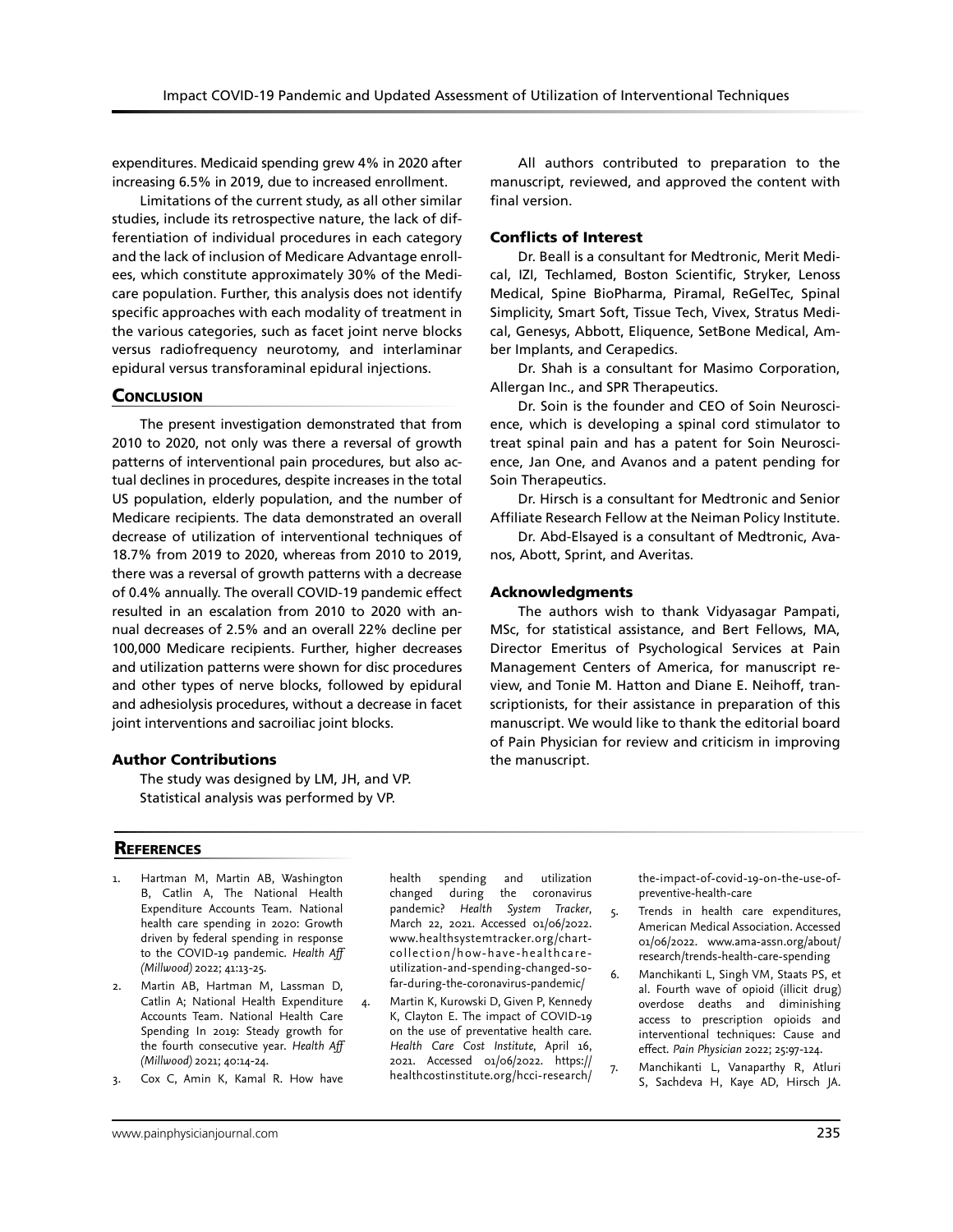COVID-19 and the opioid epidemic: Two public health emergencies that intersect with chronic pain. *Pain Ther* 2021; 10:269-286.

- 8. Wahezi SE, Duerte RA, Yerra S, et al. Telemedicine during COVID-19 and beyond: A practical guide and best practices multidisciplinary approach for the orthopedic and neurologic pain physical examination. *Pain Physician* 2020; 23:S205-S238.
- Jha SS, Shah S, Calderon MD, Soin A, Manchikanti L. The effect of COVID-19 on interventional pain management practices: A physician burnout survey. *Pain Physician* 2020; 23:S271-S282.
- 10. Gharaei H, Diwan S. COVID-19 pandemic: Implications on<br>interventional pain practice-a interventional pain narrative review. *Pain Physician* 2020; 23:S311-S318.
- 11. Eccleston C, Blyth FM, Dear BF, et al. Managing patients with chronic pain during the COVID-19 outbreak: Considerations for the rapid introduction of remotely supported (eHealth) pain management services. *Pain* 2020; 161:889-893.
- 12. Shah S, Diwan S, Soin A, et al. Evidencebased risk mitigation and stratification during COVID-19 for return to interventional pain practice: American Society of Interventional Pain Physicians (ASIPP) Guidelines. *Pain Physician* 2020; 23:S161-S182.
- 13. Gharibo C, Sharma A, Soin A, et al. Triaging interventional pain procedures during COVID-19 or related elective surgery restrictions: Evidence-informed guidance from the American Society of Interventional Pain Physicians (ASIPP). *Pain Physician* 2020; 23:S183-S204.
- 14. Atluri S, Manocha V, Boddu N, et al. Safety and effectiveness of intravascular mesenchymal stem cells to treat organ failure and possible application in COVID-19 complications. *Pain Physician* 2020; 23:S391-S420.
- 15. Puntillo F, Giglio M, Brienza N, et al. Impact of COVID-19 pandemic on chronic pain management: Looking for the best way to deliver care. *Best Pract Res Clin Anaesthesiol* 2020; 34:529-537.
- 16. Zhang M, Zheng H, Wang J. Considerations when COVID-19 pandemic collides opioid crisis: What we should know? *J Anes Perio Manag* 2020; 4:009.
- 17. Heath C, Sommerfield A, von Ungern-Sternberg BS. Resilience strategies

to manage psychological distress among healthcare workers during the COVID-19 pandemic: A narrative review. *Anaesthesia* 2020; 10:1364-1371.

- 18. Dubey MJ, Ghosh R, Chatterjee S, Biswas P, Chatterjee S, Dubey S. COVID-19 and addiction. *Diabetes Metab Syndr* 2020; 14:817-823.
- 19. Alexander GC, Stoller KB, Haffajee RL, Saloner B. An epidemic in the midst of a pandemic: Opioid use disorder and COVID-19. *Ann Intern Med* 2020; 3:57-58.
- 20. Dubey S, Biswas P, Ghosh R, et al. Psychosocial impact of COVID-19. *Diabetes Metab Syndr* 2020; 14:779-788.
- 21. Manchikanti L, Pampati V, Jha S, et al. The impact of COVID-19 on interventional pain management practices is significant and long-lasting: An interventional pain management physician survey. *Pain Physician* 2022; 25:131-144.
- 22. Dieleman JL, Baral R, Birger M, et al. US spending on personal health care and public health, 1996-2013. *JAMA* 2016; 316:2627-2646.
- 23. Dieleman JL, Cao J, Chapin A, et al. US health care spending by payer and health condition, 1996-2016. *JAMA* 2020; 323:863-884.
- 24. Manchikanti L, Sanapati MR, Pampati V, Boswell MV, Kaye AD, Hirsch JA. Update on reversal and decline of growth of utilization of interventional techniques in managing chronic pain in the Medicare population from 2000 to 2018. *Pain Physician* 2019; 22:521-536.
- 25. Manchikanti L, Sanapati MR, Soin A, et al. An updated analysis of utilization of epidural procedures in managing chronic pain in the Medicare population from 2000 to 2018. *Pain Physician* 2020; 12:111-126.
- 26. Manchikanti L, Sanapati MR, Pampati V, et al. Update of utilization patterns of facet joint interventions in managing spinal pain from 2000 to 2018 in the US fee-for-service Medicare population. *Pain Physician* 2020; 23:E133-E149.
- Manchikanti L, Manchikanti MV, Vanaparthy R, Kosanovic R, Pampati V. Utilization patterns of sacroiliac joint injections from 2000 to 2018 in feefor-service Medicare population. *Pain Physician* 2020; 23:439-450.
- 28. Manchikanti L, Kosanovic R, Pampati V, Kaye AD. Declining utilization patterns of percutaneous adhesiolysis procedures in the fee-for-service (FFS) Medicare population. *Pain Physician*

2021; 24:17-29.

- 29. Manchikanti L, Pampati V, Soin A, Sanapati MR, Kaye AD, Hirsch JA. Declining utilization and inflationadjusted expenditures for epidural procedures in chronic spinal pain in the Medicare population. *Pain Physician* 2021; 24:1-15.
- 30. Manchikanti L, Pampati V, Soin A, et al. Trends of expenditures and utilization of facet joint interventions in fee-forservice (FFS) Medicare population from 2009-2018. *Pain Physician* 2020; 23:S129-S147.
- 31. Manchikanti L, Senapathi SHV, Milburn JM, et al. Utilization and expenditures of vertebral augmentation continue to decline: An analysis in fee-for-service (FFS) Recipients from 2009 to 2018. *Pain Physician* 2021; 24:401-415.
- 32. Manchikanti L, Pampati V, Vangala BP, et al. Spinal cord stimulation trends of utilization and expenditures in feefor-service (FFS) Medicare population from 2009 to 2018. *Pain Physician* 2021; 24:293-308.
- 33. Cho JH, Lee JH, Song KS, et al. Treatment outcomes for patients with failed back surgery. *Pain Physician* 2017; 20:E29-E43.
- 34. Lee JH, Shin KS, Park SJ, et al. Comparison of clinical efficacy between transforaminal and interlaminar epidural injections in lumbosacral disc herniation: A systematic review and meta-analysis. *Pain Physician* 2018; 21:433-448.
- Lee JH, Kim DH, Kim DH, et al. Comparison of clinical efficacy of epidural injection with or without steroid in lumbosacral disc herniation: A systematic review and meta-analysis. *Pain Physician* 2018; 21:449-468.
- 36. Lee JH, Shin KH, Bahk SJ, et al. Comparison of clinical efficacy of transforaminal and caudal epidural steroid injection in lumbar and lumbosacral disc herniation: A systematic review and meta-analysis. *Spine J* 2018; 18:2343-2353.
- 37. Oliveira CB, Maher CG, Ferreira ML, et al. Epidural corticosteroid injections for lumbosacral radicular pain. *Cochrane Database Syst Rev* 2020; 4:CD013577.
- 38. Manchikanti L, Knezevic E, Knezevic NN, et al. Epidural injections for lumbar radiculopathy or sciatica: A comparative systematic review and meta-analysis of Cochrane review. *Pain Physician* 2021; 24:E539-E554.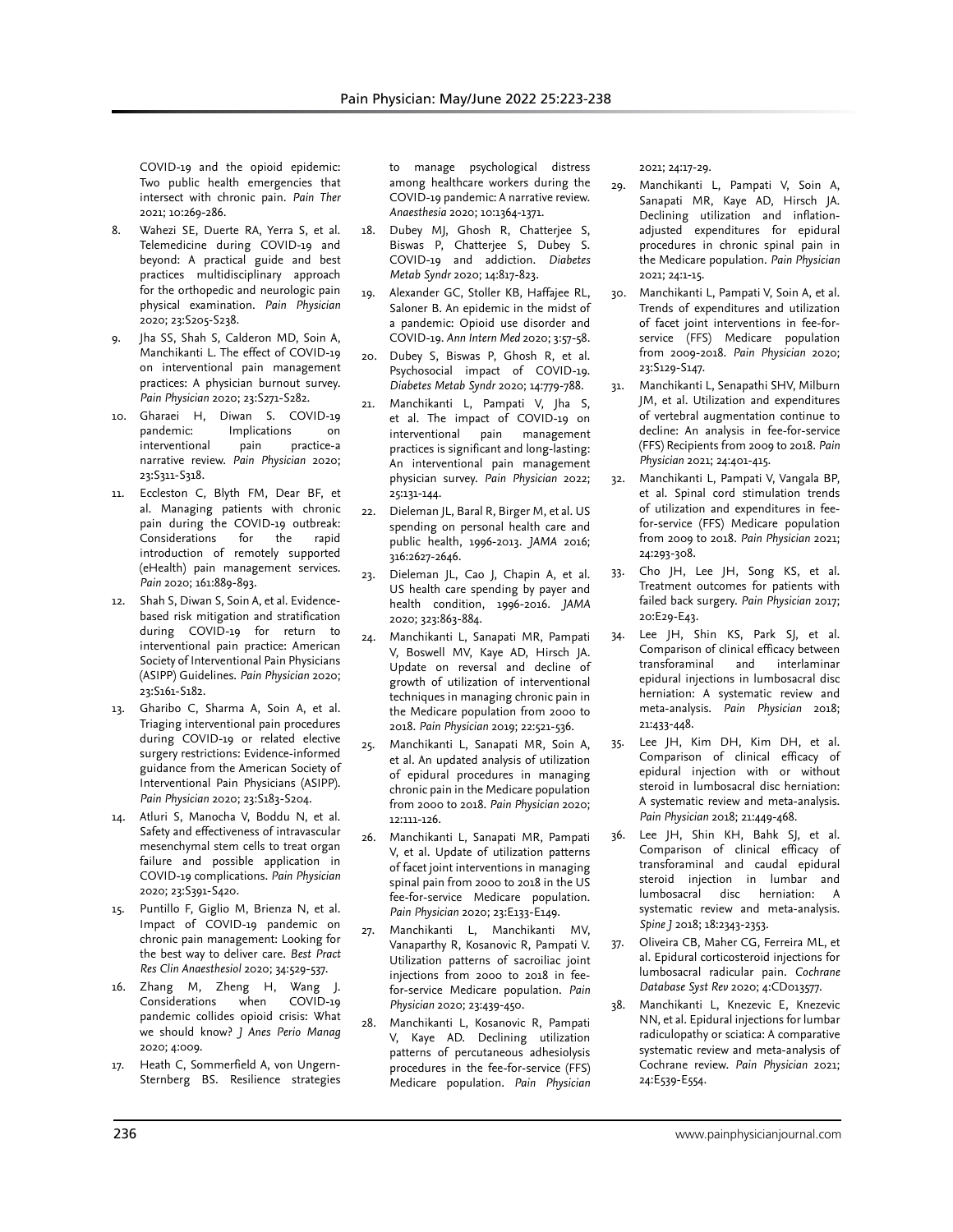- 39. Chou R, Hashimoto R, Friedly J, et al. Epidural corticosteroid injections for radiculopathy and spinal stenosis: A systematic review and meta-analysis. *Ann Intern Med* 2015; 163:373-381.
- 40. Manchikanti L, Knezevic NN, Boswell MV, Kaye AD, Hirsch JA. Epidural injections for lumbar radiculopathy and spinal stenosis: A comparative systematic review and meta-analysis. *Pain Physician* 2016; 19:E365-E410.
- 41. Manchikanti L, Kosanovic R, Vanaparthy R, et al. Steroid distancing in interventional pain management during COVID-19 and beyond: Safe, effective and practical approach. *Pain Physician* 2020; 23:S319-S352.
- 42. Manchikanti L, Soin A, Boswell MV, Kaye AD, Sanapati M, Hirsch JA. Effectiveness of percutaneous adhesiolysis in post lumbar surgery syndrome: A systematic analysis of findings of systematic reviews. *Pain Physician* 2019; 22:307-322.
- 43. Manchikanti L, Knezevic NN, Sanapati MR, Boswell MV, Kaye AD, Hirsch JA. Effectiveness of percutaneous adhesiolysis in managing chronic central lumbar spinal stenosis: A systematic review and meta-analysis. *Pain Physician* 2019; 22:E523-E550.
- 44. Manchikanti L, Knezevic NN, Sanapati SP, Sanapati MR, Kaye AD, Hirsch JA. Is percutaneous adhesiolysis effective in managing chronic low back and lower extremity pain in post-surgery syndrome: A systematic review and meta-analysis. *Curr Pain Headache Rep* 2020; 24:30.
- 45. Knezevic N, Manchikanti L, Urits I, et al. Lack of superiority of epidural injections with lidocaine with steroids compared to without steroids in spinal pain: A systematic review and meta-analysis. *Pain Physician* 2020; 23:S239-S270.
- 46. Starr JB, Gold LS, McCormick Z, Suri P, Friedly JL. Repeat procedures and prescription opioid use after lumbar medial branch nerve radiofrequency ablation in commercially insured patients. *Spine J* 2019; S1529-9430:31041-1.
- 47. Janapala RN, Manchikanti L, Sanapati MR, Thota S, Abd-Elsayed A, Kaye AD, Hirsch JA. Efficacy of radiofrequency neurotomy in chronic low back pain: A systematic review and meta-analysis. *J Pain Res* 2021; 14:2859-2891.
- 48. Engel A, King W, Schneider BJ, Duszynski B, Bogduk N. The effectiveness of cervical medial branch

thermal radiofrequency neurotomy stratified by selection criteria: A systematic review of the literature. *Pain Med* 2020; 21:2726-2737.

- 49. Manchikanti L, Pampati V, Sanapati MR, Hirsch JA. Outcomes of cervical therapeutic medial branch blocks and radiofrequency neurotomy: Clinical outcomes and cost utility are equivalent. *Pain Physician* 2022; 25:35-47.
- 50. Hambraeus J, Pulkki-Brannstrom AM, Lindholm L. Cost-effectiveness of radiofrequency denervation for zygapophyseal joint pain. *Pain Physician* 2021; 24:E1205-E1218.
- 51. Manchikanti L, Kaye AD, Soin A, et al. Comprehensive evidence-based guidelines for facet joint interventions in the management of chronic spinal pain: American Society of Interventional Pain Physicians (ASIPP) guidelines. *Pain Physician* 2020; 23:S1-S127.
- 52. Manchikanti L, Knezevic NN, Navani A, et al. Epidural interventions in the management of chronic spinal pain: American Society of Interventional Pain Physicians (ASIPP) comprehensive evidence-based guidelines. *Pain Physician* 2021; 24:S27-S208.
- 53. Manchikanti L, Knezevic NN, Sanapati J, Kaye AD, Sanapati MR, Hirsch JA. Is epidural injection of sodium chloride solution a true placebo or an active control agent? A systematic review and meta-analysis. *Pain Physician* 2021; 24:41-59.
- 54. Manchikanti L, Knezevic NN, Parr A, Kaye AD, Sanapati M, Hirsch JA. Does epidural bupivacaine with or without steroids provide long-term relief? A systematic review and meta-analysis. *Curr Pain Headache Rep* 2020; 24:26.
- 55. Manchikanti L, Kosanovic R, Cash KA, et al. Assessment of prevalence of cervical facet joint pain with diagnostic cervical medial branch blocks: Analysis based on chronic pain model. *Pain Physician* 2020; 23:531-540.
- 56. Manchikanti L, Kosanovic R, Pampati V, et al. Low back pain and diagnostic lumbar facet joint nerve blocks: Assessment of prevalence, false-positive rates, and a philosophical paradigm shift from an acute to a chronic pain model. *Pain Physician* 2020; 23:519-530.
- 57. Manchikanti L, Pampati V, Benyamin RM, Hirsch JA. Cost utility analysis of lumbar interlaminar epidural injections in the treatment of lumbar disc herniation, central spinal stenosis, and

axial or discogenic low back pain. *Pain Physician* 2017; 20:219-228.

- 58. Manchikanti L, Helm S 2nd, Pampati V, Racz GB. Cost utility analysis of percutaneous adhesiolysis in managing pain of post-lumbar surgery syndrome and lumbar central spinal stenosis. *Pain Pract* 2015; 15:414-422.
- 59. Manchikanti L, Pampati V, Kaye AD, Hirsch JA. Cost utility analysis of cervical therapeutic medial branch blocks in managing chronic neck pain. *Int J Med Sci* 2017; 14:1307-1316.
- 60. Manchikanti L, Pampati V, Parr III A, et al. Cervical interlaminar epidural injections in the treatment of cervical disc herniation, post surgery syndrome, or discogenic pain: Cost utility analysis from randomized trials. *Pain Physician* 2019; 22:421-431.
- 61. Manchikanti L, Falco FJE, Pampati V, Cash KA, Benyamin RM, Hirsch JA. Cost utility analysis of caudal epidural injections in the treatment of lumbar disc herniation, axial or discogenic low back pain, central spinal stenosis, and post lumbar surgery syndrome. *Pain Physician* 2013; 16:E129-E143.
- 62. Mohamed OS, Omar SM, Gaber AF, Hassanien MM, Mohamed AM. Three needles approach-a new technique of genicular nerves radiofrequency ablation for pain relief in advanced chronic knee osteoarthritis: A randomized trial. *Pain Physician* 2021; 24:E1067-E1074.
- 63. Manchikanti L, Pampati V, Kaye AD, Hirsch JA. Therapeutic lumbar facet joint nerve blocks in the treatment of chronic low back pain: Cost utility analysis based on a randomized controlled trial. *Korean J Pain* 2018; 31:27-38.
- 64. Taylor RS, Ryan J, O'Donnell R, Eldabe S, Kumar K, North RB. The costeffectiveness of spinal cord stimulation in the treatment of failed back surgery syndrome. Clin J Pain 2010; 26:463-469.
- 65. Simon JI, Gehret J, Larsen ES, Hummerston KS, Koehler III PJ, Kitei PM. Caudal epidural steroid injections in the setting of remaining on antithrombotics: A retrospective study. *Pain Physician* 2021; 24:E821-E828.
- 66. Vandenbroucke JP, von Elm E, Altman DG, et al; STROBE Initiative. Strengthening the Reporting of Observational Studies in Epidemiology (STROBE): Explanation and elaboration. *Epidemiology* 2007; 18:805-835.
- 67. Centers for Medicare and Medicaid